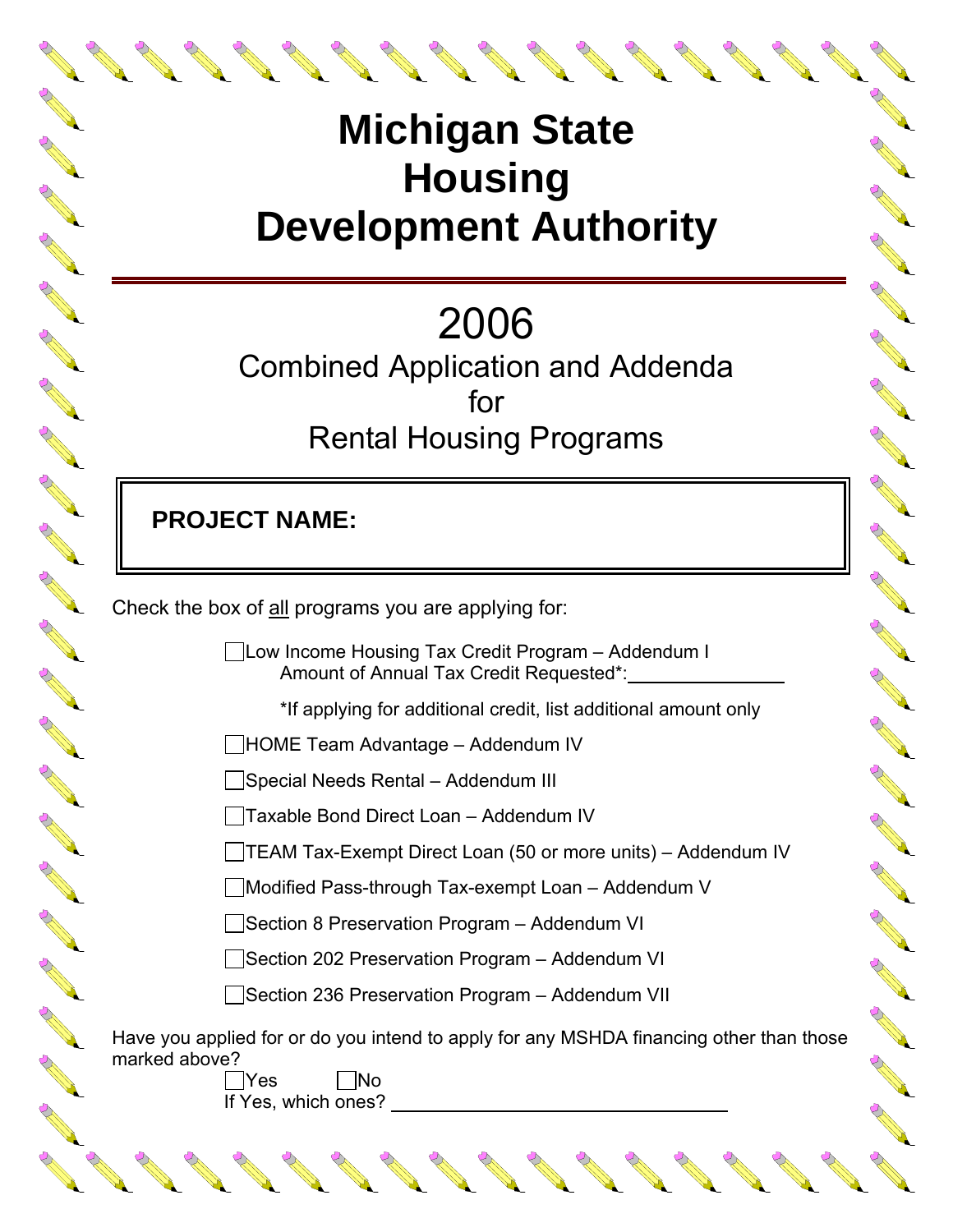**NOTE: There are now separate checklists for each of the following programs:** 

- **Addendum I LIHTC Program**
- **Addendum III Special Needs Rental**
- **Addendum IV Multi-Family Direct Lending/HOME Team Advantage**
- **Addendum V Modified Pass Through Program**
- **Addendum VI Section 8 and Section 202 Preservation Programs**
- **Addendum VII Section 236 Preservation Program**

## **Please use the checklist applicable to the program for which you are applying.**

The items listed in each checklist **MUST** be submitted if applicable to the project and/or for points to be given to the project. To indicate each exhibit submitted, place a check mark in the box provided and return a copy of the applicable checklist with your application. Each submitted exhibit must be tabbed with the appropriate corresponding number from the checklist. **APPLICANTS APPLYING FOR MORE THAN ONE TYPE OF FINANCING MUST INCLUDE ALL APPLICABLE CHECKLISTS' EXHIBITS. DUPLICATION OF EXHIBITS IS NOT NECESSARY.**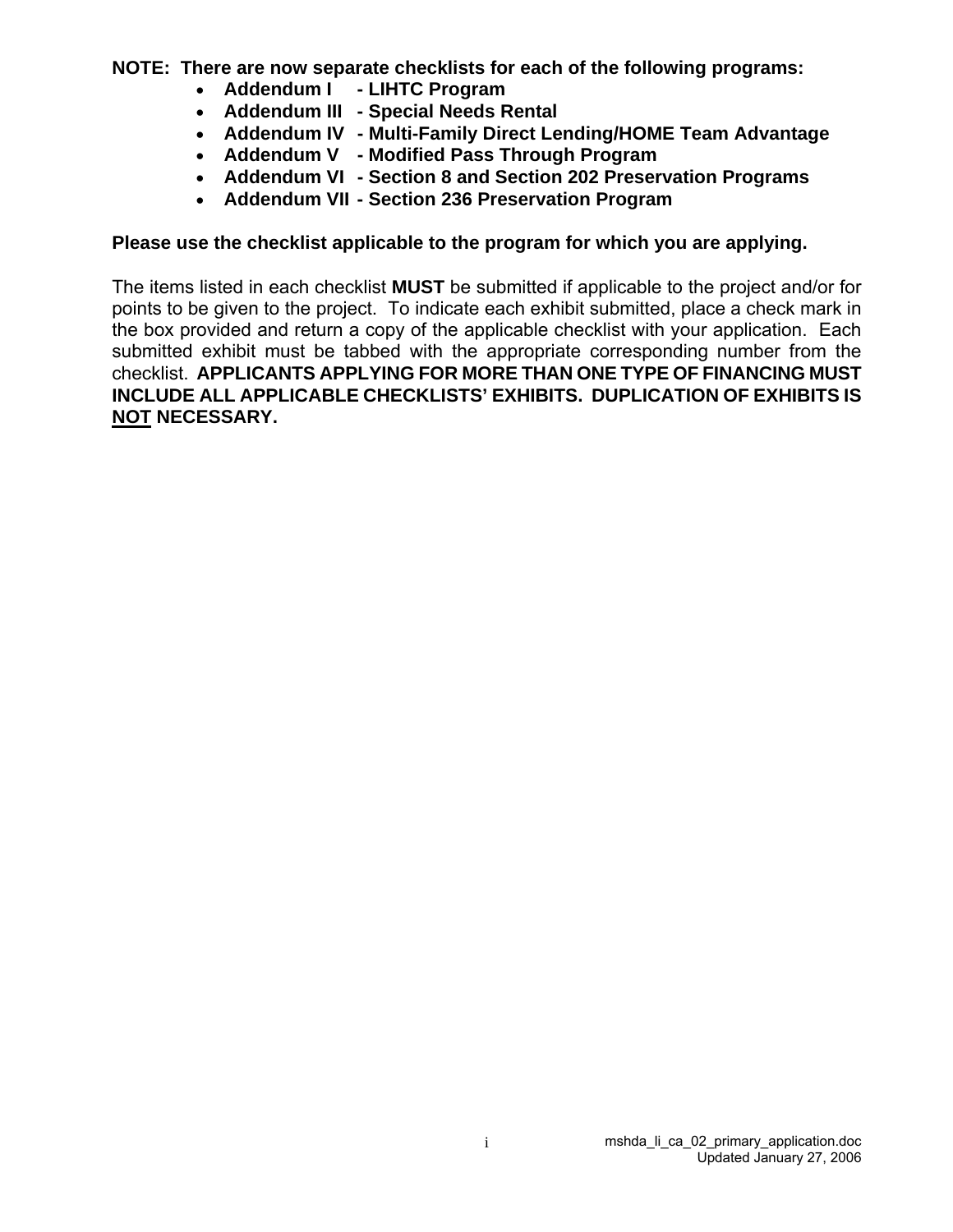## **SECTION I – PROJECT IDENTIFICATION**

#### **PART A. PRIMARY CONTACT PERSON**:

| Name                       | ⊤itle∶       |                      |  |
|----------------------------|--------------|----------------------|--|
| Organization               |              |                      |  |
| <b>Street Address</b>      |              |                      |  |
| City                       | <b>State</b> | 7in                  |  |
| Telephone # with Area Code |              | Fax # with Area Code |  |
| E-Mail Address:            |              |                      |  |

#### **PART B. PROJECT LOCATION**

| <b>Project Name</b>   |                                                          |        |       |  |
|-----------------------|----------------------------------------------------------|--------|-------|--|
| <b>Street Address</b> |                                                          |        |       |  |
| City                  | Township                                                 | County | State |  |
|                       | Will this project be located in the city/village limits? | Yes    | No.   |  |

#### **PART C. TYPE OF CONSTRUCTION** (Check applicable category)

 $\Box$  New construction

 $\Box$  Acquisition and rehabilitation

**NOTE For Projects Applying For Tax Credits:** If this project consists of both new construction and acquisition/rehab, copy pages 17-20, break out acquisition/rehab costs, and complete two sets of project costs, one for acquisition/rehab and one for new construction.

## **SECTION II - SITE INFORMATION**

**PART A. TYPE OF DEVELOPMENT** (Check all applicable)

| Multi-family Residential Rental | Single Family   | Cooperative      |
|---------------------------------|-----------------|------------------|
| <b>Transitional Housing</b>     | Congregate Care | Other, Describe: |
|                                 |                 |                  |

## **PART B. TYPE OF UNITS** (Check all applicable)

| Apartment                      | Duplex        | Single Room Occupancy         |
|--------------------------------|---------------|-------------------------------|
| iownhome                       | Semi-detached | <b>Detached Single Family</b> |
| Manufactured Home/Trailer Park |               | Other, Describe:              |
| Permanently Affixed?<br>′es    | No            |                               |

1. **Lease/Purchase:** Will the tenant have the option of buying the townhome or detached single family unit? (Attach as Exhibit 7)  $\Box$  Yes  $\Box$  No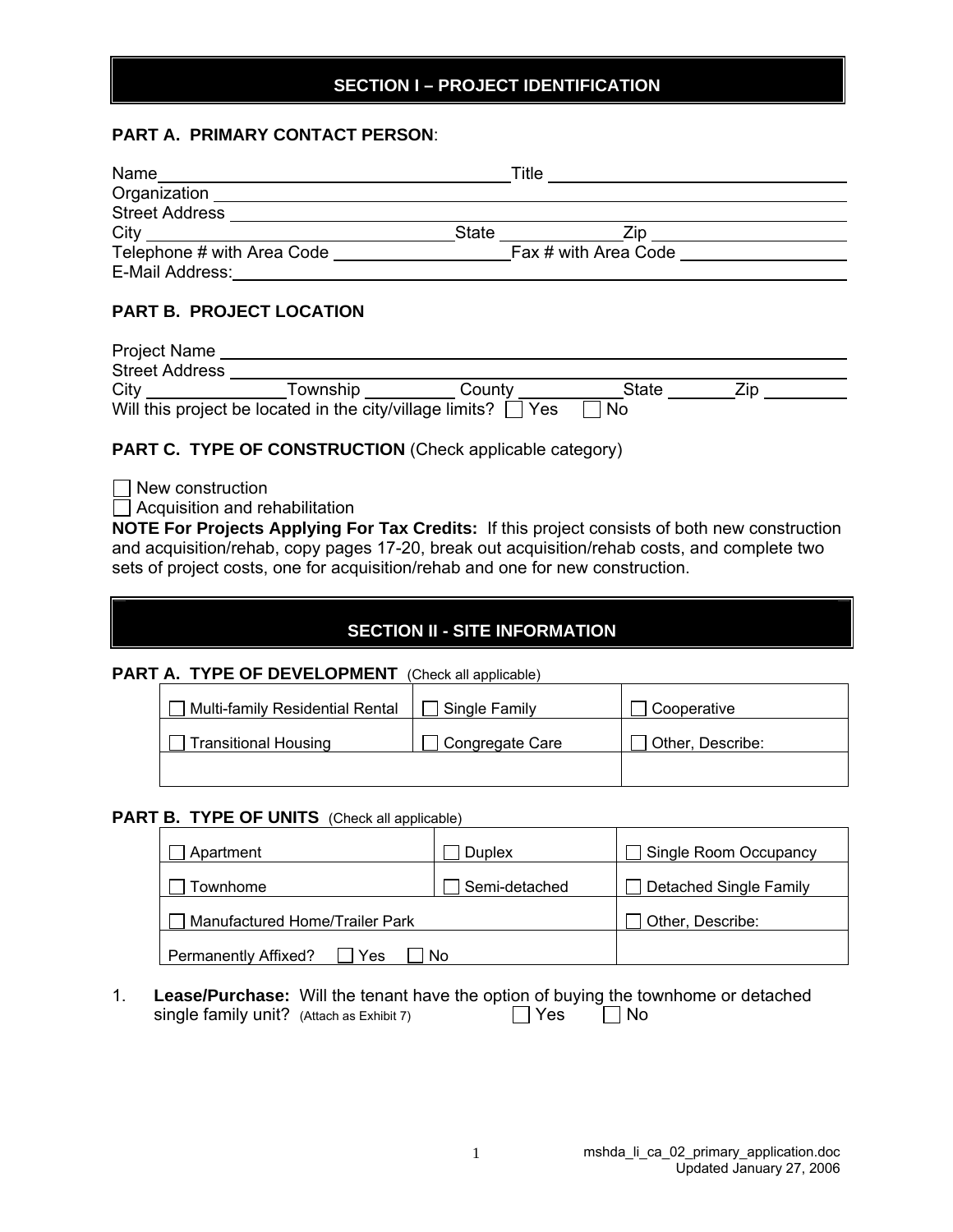#### **PART C. LOCATION CHARACTERISTICS OF PROJECT**

1. Location Data: (Can be obtained from local city or township office)

| Is the project located in a Qualified Census Tract? (See Tab J) |                        |         | Yes                      | No |
|-----------------------------------------------------------------|------------------------|---------|--------------------------|----|
| *Census Tract #                                                 |                        | County: |                          |    |
| State Senate District #                                         | State House District # |         | Congressional District # |    |

#### **\* To search the internet for the census tract number, go to:**

- **1. http://www.ffiec.gov**
- **2. Geocoding/MappingSystem**
- 2. Political Jurisdiction: City/Township of Communication of Allen Communication of Allen Communication of Allen Communication of Allen Communication of Allen Communication of Allen Communication of Allen Communication of Name and Title of CEO of Jurisdiction Address City State Zip 3. Is the project to be located in an **eligible distressed area**?  $\Box$  Yes  $\Box$  No
- If Yes, list that area here:  $\frac{1}{2}$  if Yes, list that area here:  $\frac{1}{2}$  if Yes, list that area here:
- 4. Is the project to be located in an **Empowerment Zone, Enterprise Community** or **Renewal Community**?  $\Box$  Yes  $\Box$  No If Yes, list that area here:  $(See Tab L)$
- 5. Will the project be located within the boundaries of a **Renaissance Zone**? (See Tab M)
	- $\Box$  Yes  $\Box$  No If Yes, list that area here:  $\Box$  (Attach as Exhibit 18)
- 6. Land Control Type:

| Titleholder                         |  |
|-------------------------------------|--|
| □ Option to Purchase - Expiry Date: |  |

- Long-term Lease Expiry Date:
- $\Box$  Other Describe: when the contract of the contract of the contract of the contract of the contract of the contract of the contract of the contract of the contract of the contract of the contract of the contract of the contract of
- 7. **Community Revitalization Plan:** Is the project located in a qualified census tract for which a community revitalization plan is in place?  $\Box$  Yes  $\Box$  No Can it be demonstrated that the proposed development contributes to the revitalization plan?  $\Box$  Yes  $\Box$  No  $plan? \qquad \Box Y$ es  $\Box$  No See Exhibit 20)
- 8. Developments with more than one building:  $\Box$  Buildings are/will be on same tract of land.  $\Box$  Buildings are/will not be on same tract of land, but will be financed pursuant to common plan.

## **PART D. SPACE USAGE**

| Land Area:                       | Square Feet:             | Acres:                                  |
|----------------------------------|--------------------------|-----------------------------------------|
| # of Floors in Tallest Building: | Elevator                 | Non-Elevator                            |
| Number of Buildings which have   |                          | Number of Buildings which do not have   |
| Tax Credit Units:                | <b>Tax Credit Units:</b> |                                         |
|                                  |                          | (Community Building/Accessory Building) |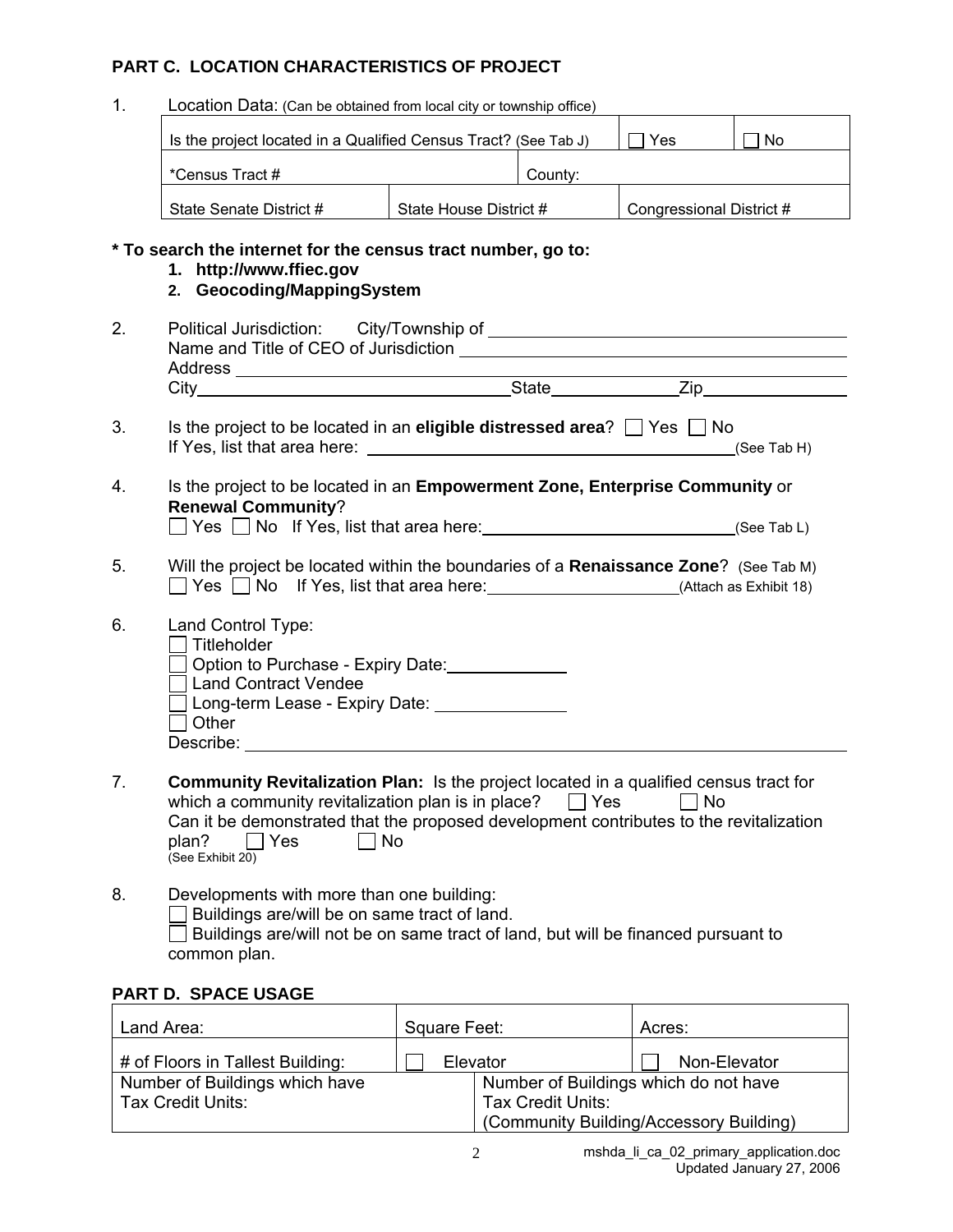Complete the following:

|                                      | Number of Units | Square Footage |
|--------------------------------------|-----------------|----------------|
| Commercial Space*                    |                 |                |
| Total Common Use Space **            |                 |                |
| Employee-Occupied/Manager's Unit *** |                 |                |
| Total # of LIHTC Units               |                 |                |
| <b>Market Rate Units</b>             |                 |                |
| TOTAL:                               |                 |                |

| <b>FOR HOME FUNDING:</b>                             |                 |                |
|------------------------------------------------------|-----------------|----------------|
| $\parallel$ Of the Units listed above, how many are: | Number of Units | Square Footage |
| HOME:                                                |                 |                |
| MSHDA:                                               |                 |                |
| Assisted:                                            |                 |                |

\* Commercial space includes: store space, restaurant, etc.

\*\* Common use space includes: clubhouse, leasing office, hallways, lobby, community building etc., which are used by the tenants for no charge.

(list employee occupied units separately in the space provided.)

\*\*\* Nust be a full time employee at this development.

## **PART E. TENANT INFORMATION**

| <b>Complete the following:</b>           | # of Designated Units | % of Total Units |
|------------------------------------------|-----------------------|------------------|
| 1. Family                                |                       |                  |
| 2. Elderly                               |                       |                  |
| 3. Special Needs (Designated type below) |                       |                  |
| a)                                       |                       |                  |
| b)                                       |                       |                  |
| C)                                       |                       |                  |
| 4. Owner Occupied                        |                       |                  |
| 5. Employee Occupied                     |                       |                  |
| 6. Undesignated                          |                       |                  |
| Total:                                   |                       | 100%             |

**NOTE: Buildings of four or fewer units may not be occupied by the owner or a party in interest of the owner.**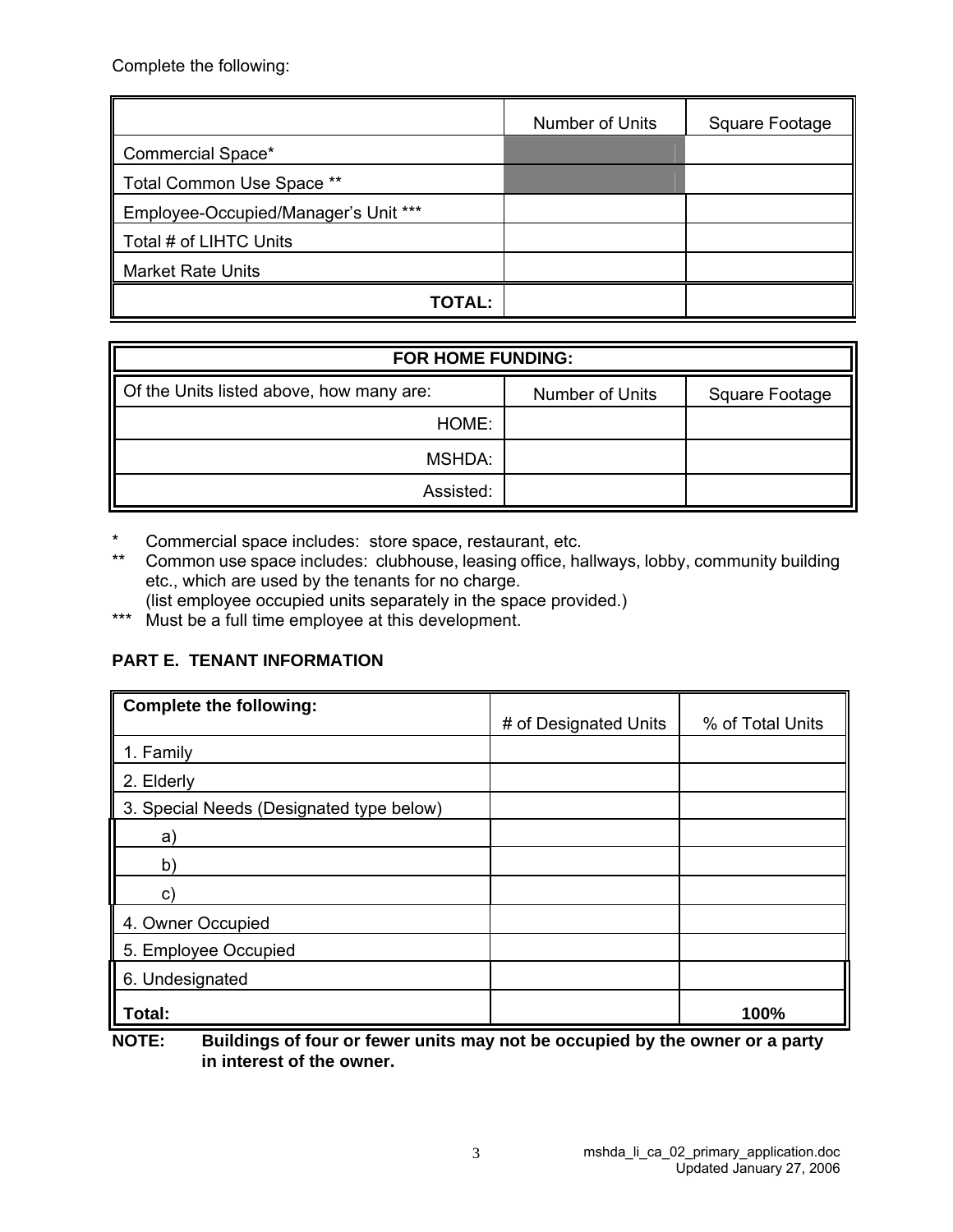## PART F. SUPPORT SERVICES (Informational only, but mandatory to complete.)

| <b>Medical Transportation</b>                                                                                                                                                                                                            |           | Yes                                                                                                 |
|------------------------------------------------------------------------------------------------------------------------------------------------------------------------------------------------------------------------------------------|-----------|-----------------------------------------------------------------------------------------------------|
| On-site Day Care                                                                                                                                                                                                                         |           | Yes                                                                                                 |
| On-site Counselors such as:<br>Home Ownership and Repair<br><b>Budget Counseling</b><br><b>Resume Preparation</b><br><b>Substance Abuse Counseling</b><br><b>High School or College Completion</b><br><b>Disability Service Advising</b> |           | Yes<br>Yes<br>Yes<br>Yes<br>Yes<br>Yes                                                              |
| <b>Exercise or Aerobic Classes</b>                                                                                                                                                                                                       |           | Yes                                                                                                 |
| <b>Swimming Classes</b>                                                                                                                                                                                                                  |           | Yes                                                                                                 |
| On-site or Visiting Nurse                                                                                                                                                                                                                |           | Yes                                                                                                 |
| Name of service provider:<br>Services will be:                                                                                                                                                                                           | optional. | mandatory. (If mandatory, services must be included in rent.)                                       |
| Services will be provided:                                                                                                                                                                                                               |           | free or cost is included as part of rent.<br>at a cost to the tenant, not included as part of rent. |

Will any of the following support services be provided?

Meals  $\Box$  Yes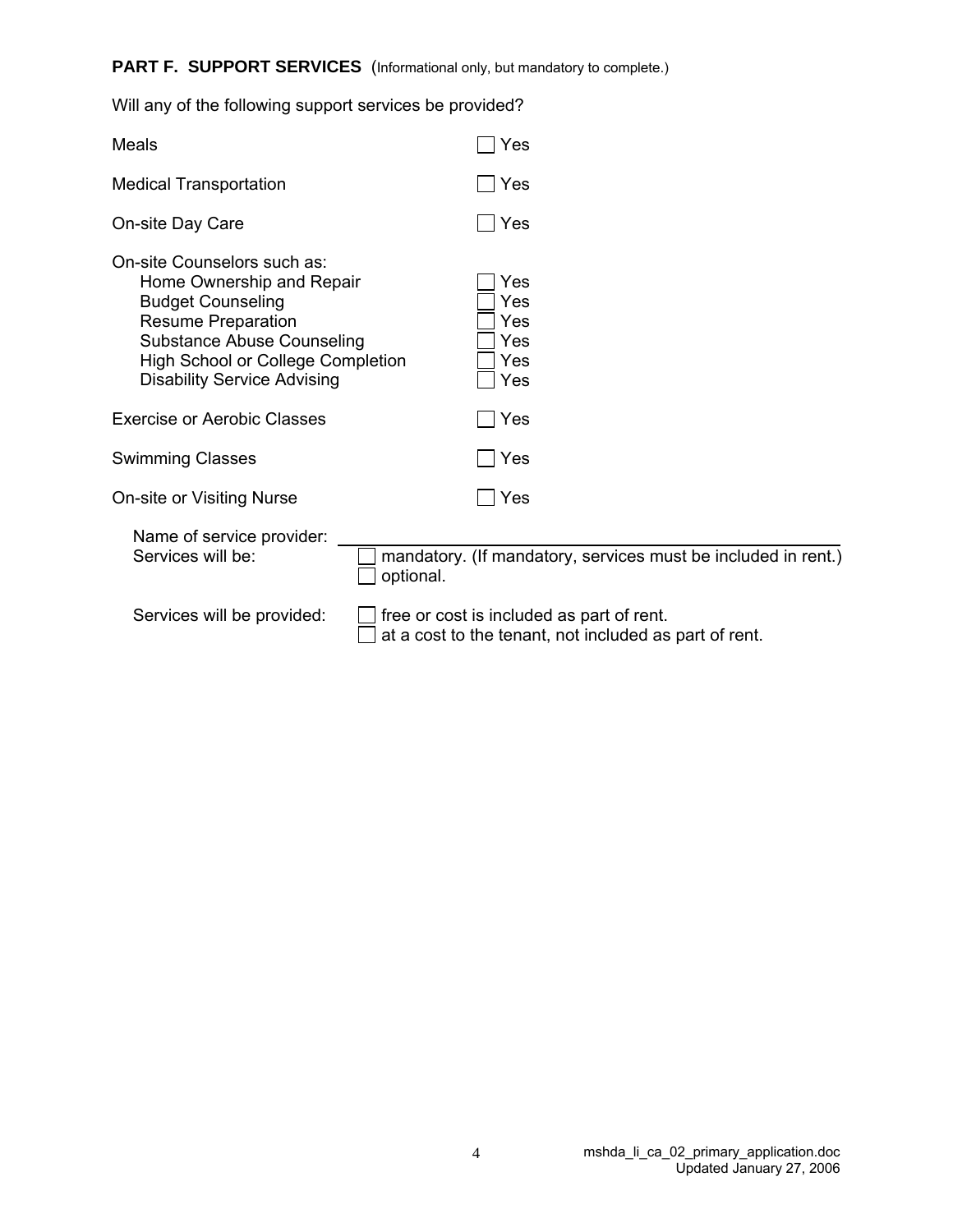## **SECTION III - OWNERSHIP / MANAGEMENT / DEVELOPMENT INFORMATION**

#### **PART A. SPONSOR INFORMATION** (General Partner/Developer)

|                                                                                                                 | State <b>Zip</b>                      |
|-----------------------------------------------------------------------------------------------------------------|---------------------------------------|
|                                                                                                                 |                                       |
|                                                                                                                 | Fax # with Area Code                  |
|                                                                                                                 |                                       |
| E-Mail Address: <u>Jean</u> and Address: E-Mail Address: 1997 in the or newly formed (one year or less)? Du Yes | No                                    |
| <b>PART B. OWNER INFORMATION</b> (Limited Partnership)                                                          |                                       |
|                                                                                                                 |                                       |
|                                                                                                                 |                                       |
|                                                                                                                 | State _______________________ Zip____ |
| <b>Contact Person</b>                                                                                           |                                       |
|                                                                                                                 |                                       |
| E-Mail Address:                                                                                                 |                                       |

**FOR TAX CREDIT PROJECTS: Informational letters and documents requiring signatures will be sent to the contact person listed under Owner Information. Please make sure the name, street address, telephone number, and e-mail address are correct.** 

#### 2. Type of Owner: (Check all that apply.)

| General Partnership | <b>Limited Partnership</b> | Individual                                                                 |
|---------------------|----------------------------|----------------------------------------------------------------------------|
| Corporation         | Local Unit of Government   | <b>Limited Dividend Housing</b><br><b>Association Limited Partnership:</b> |
| Nonprofit           | CHDO:                      | Joint Venture                                                              |
| Other, Describe:    |                            |                                                                            |

#### 3. Legal Status of Limited Partnership:

| <b>Currently Exists.</b>          | Tax Year:   From:      |      |  | To:     |  |
|-----------------------------------|------------------------|------|--|---------|--|
| To Be Formed.                     | <b>Estimated Date:</b> |      |  |         |  |
| Accounting Method of Partnership: |                        | Cash |  | Accrual |  |

#### 4. Complete the following:

| List Individuals/Organizations which Comprise<br>the Ownership Entity | $501(c)(3)$ or $(4)$ or<br><b>Wholly Owned</b><br>Subsidiary | Soc. Sec. or<br>Taxpayer ID | % of<br>Ownership |
|-----------------------------------------------------------------------|--------------------------------------------------------------|-----------------------------|-------------------|
|                                                                       |                                                              |                             |                   |
|                                                                       |                                                              |                             |                   |
|                                                                       |                                                              |                             |                   |
|                                                                       |                                                              |                             |                   |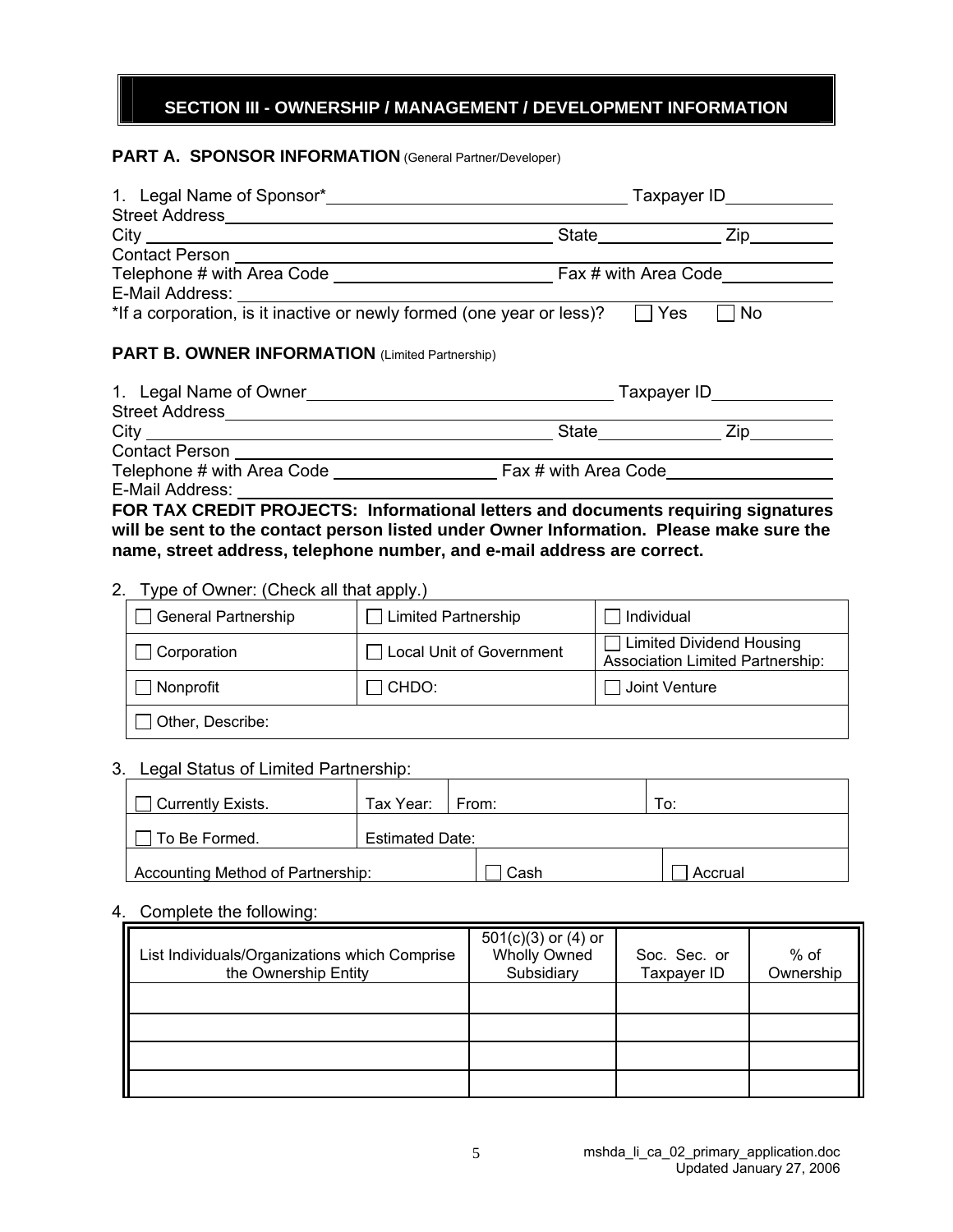**Voluntary Information for Government Monitoring Purposes:** 

**The following information is requested by the Michigan State Housing Development Authority for statistical purposes and relates to the majority/controlling interest in the general partner(s) of the proposed development. Furnishing this information is optional. If you do not wish to furnish the following information, please initial below.** 

APPLICANT: I do not wish to furnish this information. (initials)

#### RACE/NATIONAL ORIGIN:

|    | Hispanic                                                                                                                                                                                                                                        | Asian or Pacific Islander                                                                                                                                           | <b>Black</b> |  |  |  |  |  |  |
|----|-------------------------------------------------------------------------------------------------------------------------------------------------------------------------------------------------------------------------------------------------|---------------------------------------------------------------------------------------------------------------------------------------------------------------------|--------------|--|--|--|--|--|--|
|    | □ Am. Indian or Alaskan Native                                                                                                                                                                                                                  | $\Box$ Multiracial                                                                                                                                                  | $\Box$ White |  |  |  |  |  |  |
|    | <b>GENDER:</b><br>$\Box$ Female<br>$\Box$ Male                                                                                                                                                                                                  |                                                                                                                                                                     |              |  |  |  |  |  |  |
|    | <b>PART C. PARTICIPATION BY NONPROFIT ORGANIZATIONS</b>                                                                                                                                                                                         |                                                                                                                                                                     |              |  |  |  |  |  |  |
| 1. | Will there be material participation in the project by a nonprofit organization?<br>Yes.<br>No.                                                                                                                                                 |                                                                                                                                                                     |              |  |  |  |  |  |  |
|    | 2.<br>Will there be participation in the project ownership by a nonprofit organization?<br>□ Yes. Percent of Ownership ______% (To receive nonprofit points, there must be more<br>than 50% Nonprofit, General Partner ownership)<br>$\Box$ No. |                                                                                                                                                                     |              |  |  |  |  |  |  |
| 3. | Will the nonprofit form a subsidiary entity, which will be a general partner?<br>No.                                                                                                                                                            |                                                                                                                                                                     |              |  |  |  |  |  |  |
| 4. | Nonprofit Organization:<br>Name                                                                                                                                                                                                                 |                                                                                                                                                                     |              |  |  |  |  |  |  |
|    |                                                                                                                                                                                                                                                 |                                                                                                                                                                     |              |  |  |  |  |  |  |
|    |                                                                                                                                                                                                                                                 |                                                                                                                                                                     |              |  |  |  |  |  |  |
| 5. | Describe:<br>a.                                                                                                                                                                                                                                 |                                                                                                                                                                     |              |  |  |  |  |  |  |
|    | b.                                                                                                                                                                                                                                              | Describe the housing activities this nonprofit has been involved in and for how long:<br>Fill in Nonprofit Experience Form on Page 27 and Include it as Exhibit 13. |              |  |  |  |  |  |  |
|    | C.                                                                                                                                                                                                                                              |                                                                                                                                                                     |              |  |  |  |  |  |  |
|    | Name of the locality and boundaries of the locality served by the organization:<br>d.                                                                                                                                                           |                                                                                                                                                                     |              |  |  |  |  |  |  |

e. The number of years the nonprofit has been in existence: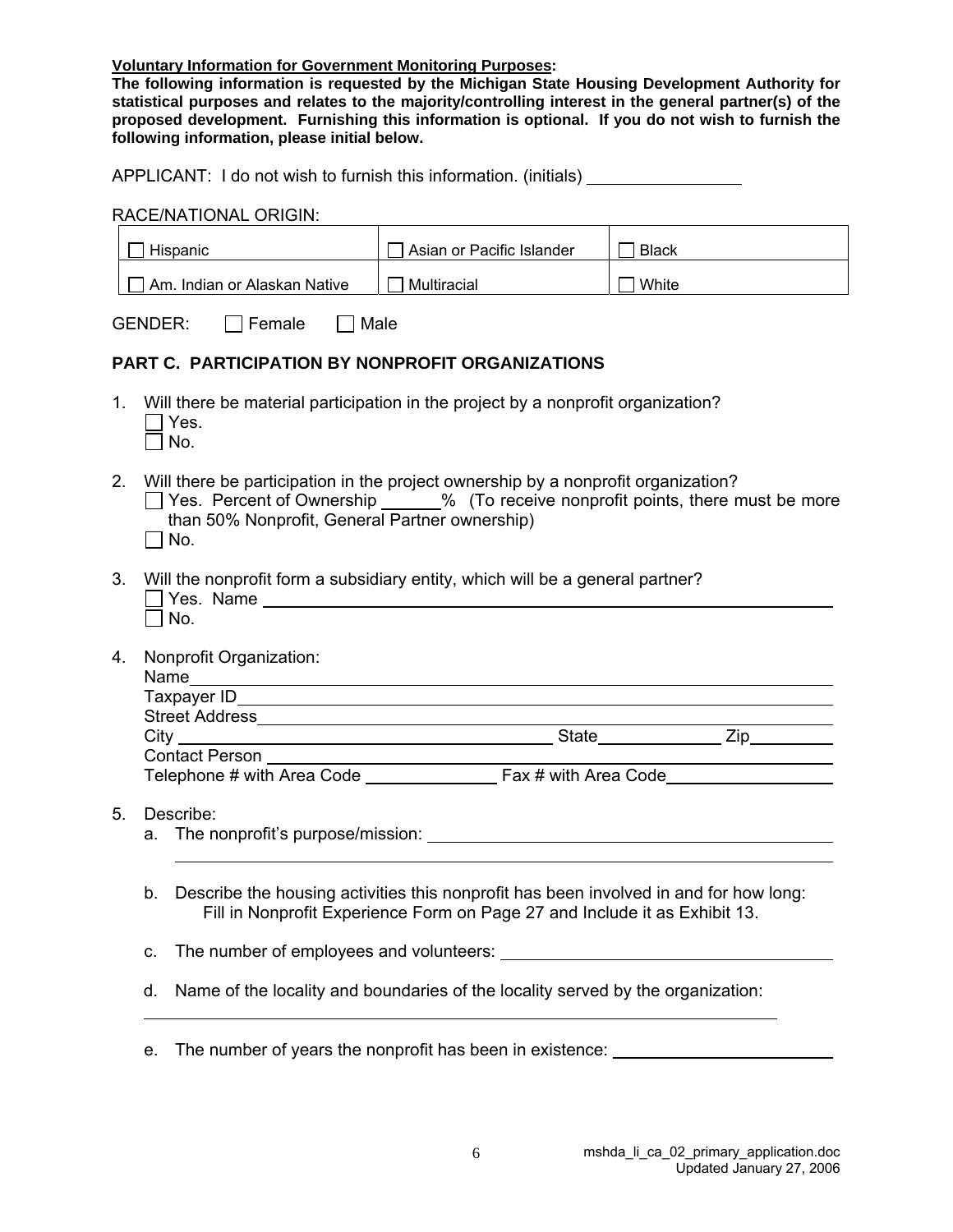- 6. Describe the material participation of the nonprofit in this project
- 7. Indicate the capacity in which the nonprofit organization will participate in the project. Check all that apply:

| Developer               | <b>General Partner</b>  | Management Company |
|-------------------------|-------------------------|--------------------|
| Sponsoring Organization | Social Service Provider |                    |
| Other, Describe:        |                         |                    |

and the control of the control of the control of the control of the control of the control of the control of the

#### **PART D. DEVELOPMENT TEAM**

| <b>Management Entity:</b><br>1. |                      |                                     |
|---------------------------------|----------------------|-------------------------------------|
| Firm Name                       |                      | Related Entity $\Box$ Yes $\Box$ No |
| Taxpayer Identification Number  |                      |                                     |
| <b>Street Address</b>           |                      |                                     |
| City                            | State                |                                     |
| <b>Contact Person</b>           |                      |                                     |
| Telephone # with Area Code      | Fax # with Area Code |                                     |

#### **Voluntary Information for Government Monitoring Purposes:**

**The following information is requested by the Michigan State Housing Development Authority for statistical purposes and relates to the majority/controlling interest in the general partner(s) of the proposed development. Furnishing this information is optional. If you do not wish to furnish the following information, please initial below.** 

APPLICANT: I do not wish to furnish this information. (initials)

#### RACE/NATIONAL ORIGIN:

| Hispanic                         | Asian or Pacific Islander | <b>Black</b>                        |
|----------------------------------|---------------------------|-------------------------------------|
| Am. Indian or Alaskan Native     | Multiracial               | $\Box$ White                        |
| Male<br>GENDER:<br><b>Female</b> |                           |                                     |
| 2.<br>Project Attorney:          |                           | Related Entity $\Box$ Yes $\Box$ No |
|                                  |                           | State Zip                           |
|                                  |                           |                                     |
|                                  |                           |                                     |
| 3.<br><b>Project Accountant:</b> |                           |                                     |
|                                  |                           |                                     |
|                                  |                           |                                     |
|                                  |                           |                                     |
| Telephone # with Area Code       | Fax # with Area Code      |                                     |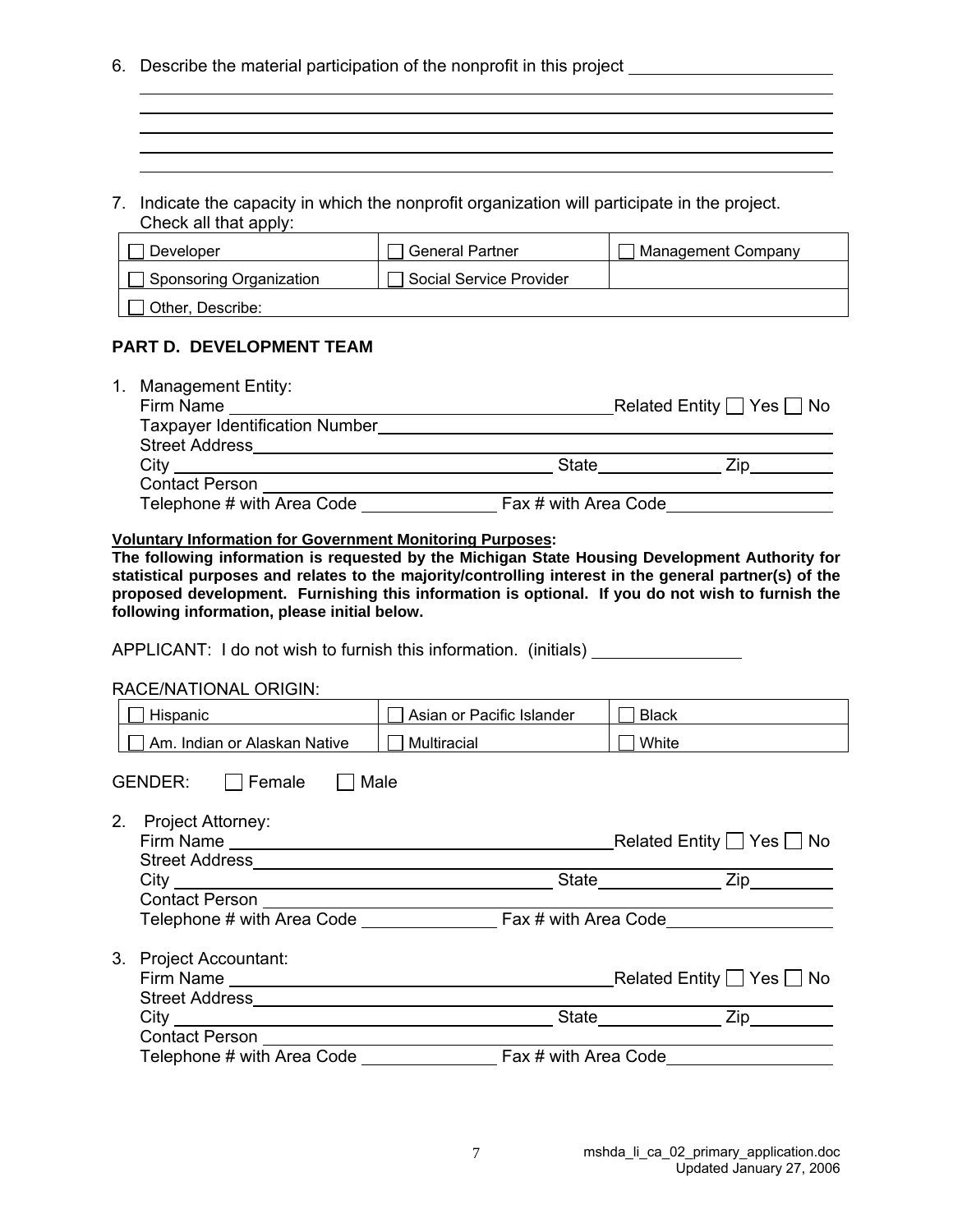| 4. Consultant:                                                                             |  |  |
|--------------------------------------------------------------------------------------------|--|--|
|                                                                                            |  |  |
|                                                                                            |  |  |
|                                                                                            |  |  |
| Contact Person                                                                             |  |  |
|                                                                                            |  |  |
|                                                                                            |  |  |
| 5. Builder/Contractor:                                                                     |  |  |
|                                                                                            |  |  |
|                                                                                            |  |  |
|                                                                                            |  |  |
|                                                                                            |  |  |
|                                                                                            |  |  |
| *If a corporation, is it inactive or newly formed (one year or less)? $\Box$ Yes $\Box$ No |  |  |
|                                                                                            |  |  |
| 6. Architect:                                                                              |  |  |
|                                                                                            |  |  |
|                                                                                            |  |  |
|                                                                                            |  |  |
|                                                                                            |  |  |
|                                                                                            |  |  |
|                                                                                            |  |  |
| 7. Engineer:                                                                               |  |  |
|                                                                                            |  |  |
|                                                                                            |  |  |
|                                                                                            |  |  |
|                                                                                            |  |  |
|                                                                                            |  |  |
| 8. Other (Describe):                                                                       |  |  |
|                                                                                            |  |  |
|                                                                                            |  |  |
| Street Address Management Communication of the Street Address                              |  |  |
|                                                                                            |  |  |
|                                                                                            |  |  |
|                                                                                            |  |  |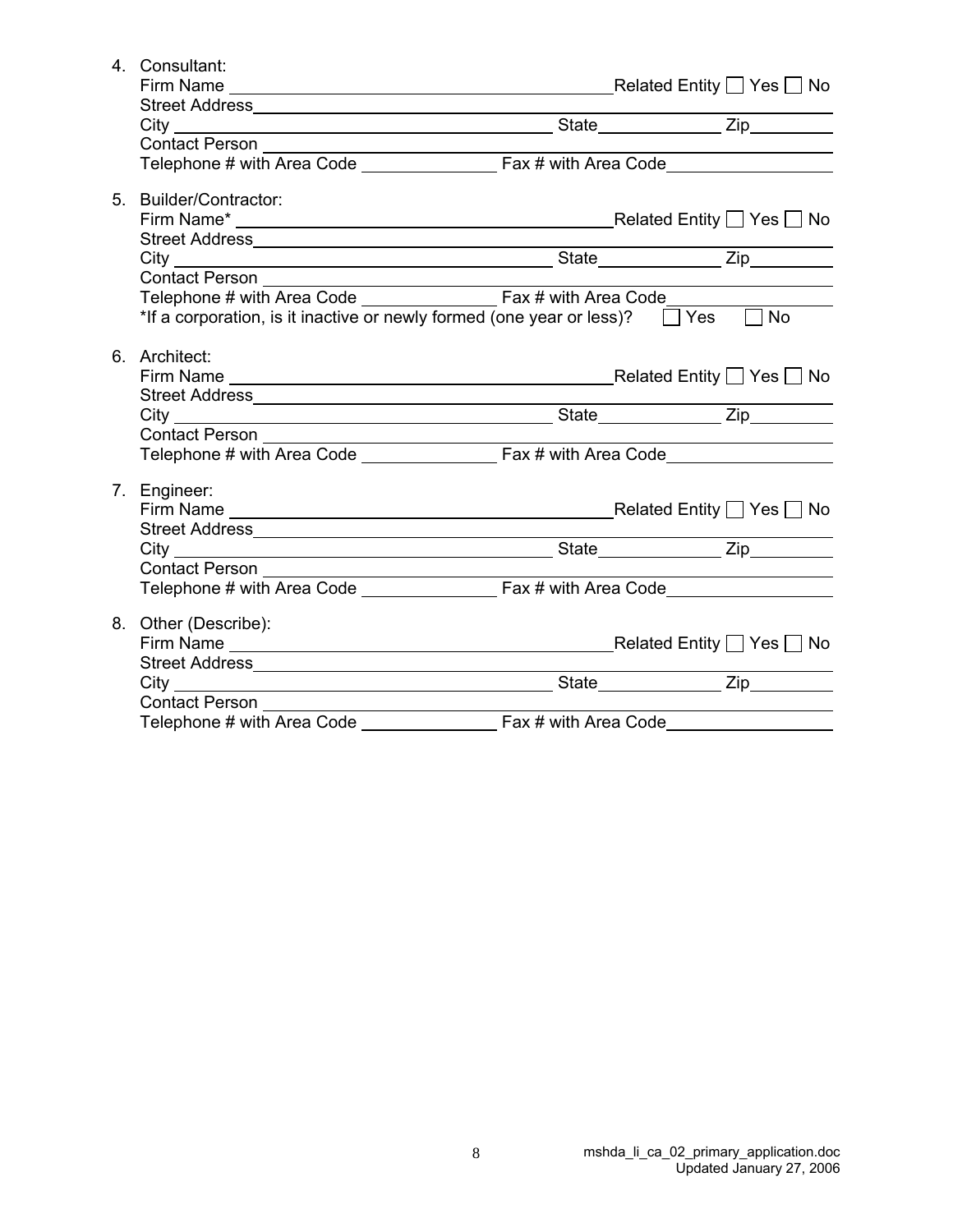## **SECTION IV - UTILITY / RENT INFORMATION**

## **PART A. UTILITY ALLOWANCES**

The utilities have been calculated using:

| Attached Appendix (Tab V) | Rural Housing Service          | <b>Utility Company Estimates</b> |
|---------------------------|--------------------------------|----------------------------------|
| Local PHA                 | $\Box$ Other: (please specify) |                                  |

| <b>Type</b><br>(Gas, Oil, etc.)                                                   | Paid by         | Allowance by bedroom size |       |       |       |                           |
|-----------------------------------------------------------------------------------|-----------------|---------------------------|-------|-------|-------|---------------------------|
|                                                                                   |                 | 0 bdr                     | 1 bdr | 2 bdr | 3 bdr | 4 bdr                     |
| Heating                                                                           | Tenant<br>Owner | \$                        | \$    | \$    | \$    | $\boldsymbol{\theta}$     |
| Cooking                                                                           | Owner<br>Tenant | \$                        | \$    | \$    | \$    | $\boldsymbol{\mathsf{S}}$ |
| Lighting                                                                          | Tenant<br>Owner | \$                        | \$    | \$    | \$    | $\boldsymbol{\mathsf{S}}$ |
| <b>Hot Water</b>                                                                  | Owner<br>Tenant | \$                        | \$    | \$    | \$    | $\boldsymbol{\mathsf{S}}$ |
| Sewer                                                                             | Owner<br>Tenant | \$                        | \$    | \$    | \$    | $\boldsymbol{\mathsf{S}}$ |
| Trash                                                                             | Owner<br>Tenant | \$                        | \$    | \$    | \$    | $\frac{1}{2}$             |
| Air Con.                                                                          | Owner<br>Tenant | \$                        | \$    | \$    | \$    | \$                        |
| <b>Total Utility Allowance by Bedroom</b><br>(include only tenant paid utilities) |                 | \$                        | \$    | \$    | \$    | \$                        |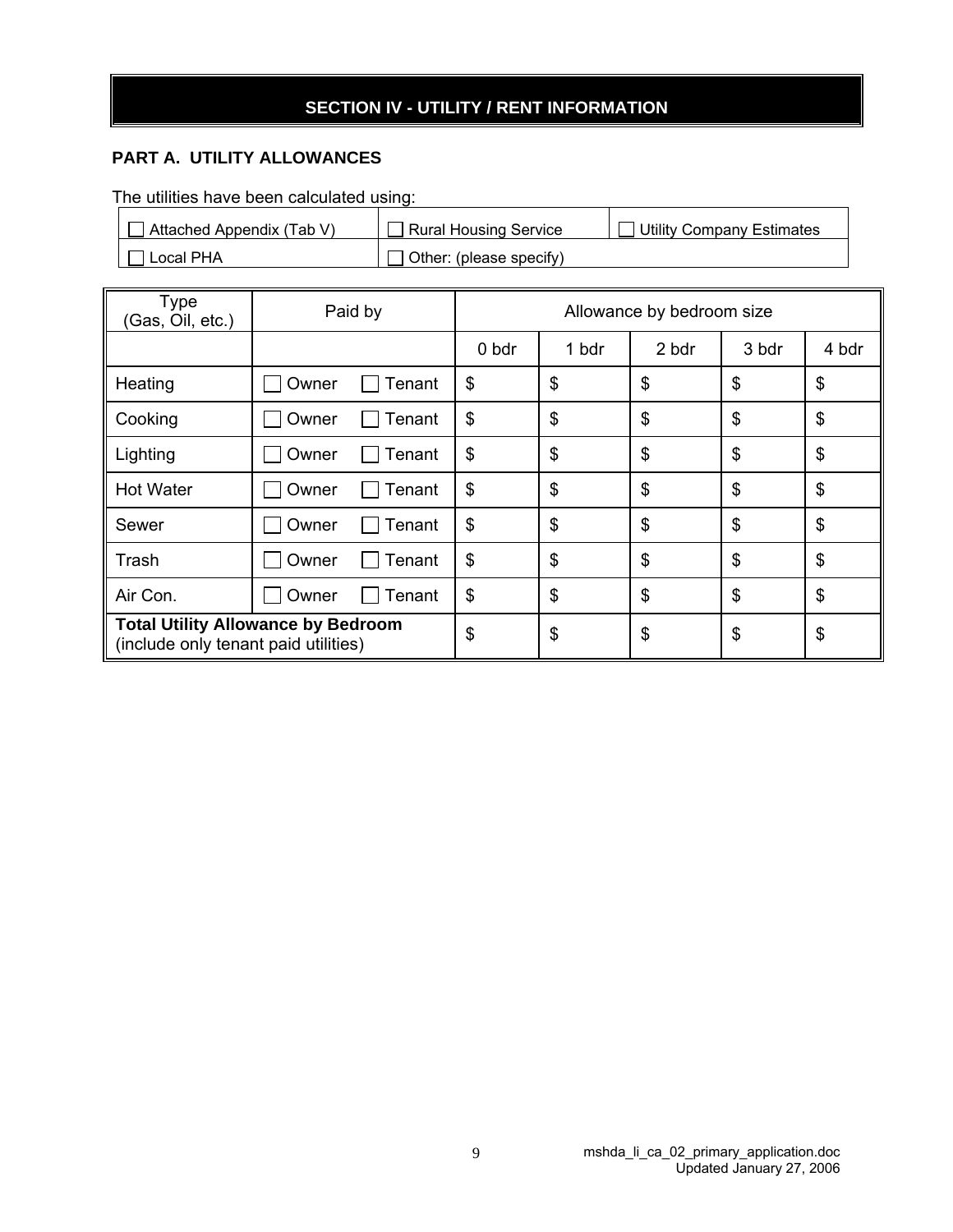#### **PART B. PROJECT INCOME**

ANY CHANGES TO A LIHTC PROJECT THAT REQUIRE A RE-SCORING OR RE-EVALUATION OF THE APPLICATION, **IN WHICH THE SCORE FALLS BELOW THE CATEGORY MINIMUM THRESHOLD IN WHICH THEY WERE FUNDED,** WILL NOT BE ALLOWED FROM TIME OF INITIAL APPLICATION TO PLACED-IN-SERVICE.

#### 1. **Housing Units**.

Total number of low-income housing units: Employee Units:

#### On the chart below, list employee occupied unit(s) separately.

|                                                                                                | <b>DISTRIBUTION OF RENTS</b> |                   |                                                                                |                                      |                                                                        |                                                                              |                                                                           |                                                   |                       |
|------------------------------------------------------------------------------------------------|------------------------------|-------------------|--------------------------------------------------------------------------------|--------------------------------------|------------------------------------------------------------------------|------------------------------------------------------------------------------|---------------------------------------------------------------------------|---------------------------------------------------|-----------------------|
| #<br>Bed-<br>rooms                                                                             | #<br>Bath-<br>rooms          | #<br><b>Units</b> | # of Units<br><b>Reserved</b><br>for Special<br><b>Needs</b><br><b>Tenants</b> | <b>Per Unit</b><br>Square<br>Footage | <b>Base Rent</b><br><b>Per Unit</b><br>(Not<br>Including<br>Utilities) | Amount of<br>per unit<br>Subsidy for<br><b>Special</b><br><b>Needs Units</b> | <b>Utility</b><br>Allowance<br>(Include only<br>tenant<br>paid utilities) | <b>Gross</b><br>Rent*<br>(Includes)<br>Utilities) | $%$ of<br><b>AMGI</b> |
|                                                                                                |                              |                   |                                                                                |                                      |                                                                        |                                                                              |                                                                           |                                                   |                       |
|                                                                                                |                              |                   |                                                                                |                                      |                                                                        |                                                                              |                                                                           |                                                   |                       |
|                                                                                                |                              |                   |                                                                                |                                      |                                                                        |                                                                              |                                                                           |                                                   |                       |
|                                                                                                |                              |                   |                                                                                |                                      |                                                                        |                                                                              |                                                                           |                                                   |                       |
|                                                                                                |                              |                   |                                                                                |                                      |                                                                        |                                                                              |                                                                           |                                                   |                       |
|                                                                                                |                              |                   |                                                                                |                                      |                                                                        |                                                                              |                                                                           |                                                   |                       |
|                                                                                                |                              |                   |                                                                                |                                      |                                                                        |                                                                              |                                                                           |                                                   |                       |
| <b>TOTAL:</b>                                                                                  |                              |                   |                                                                                |                                      |                                                                        |                                                                              |                                                                           |                                                   |                       |
| <b>Total Monthly Income for Low-Income Housing</b><br>Units (Base Rent, Total for all units):  |                              |                   |                                                                                |                                      |                                                                        |                                                                              |                                                                           |                                                   |                       |
| Total number of 2 bedroom or larger units that will<br>be reserved for families with children: |                              |                   |                                                                                |                                      |                                                                        |                                                                              |                                                                           |                                                   |                       |

\*Must be the amount of rent the tenant will pay excluding rental subsidies

If applying for Tax Credit, the owner will sign a covenant running with the land agreeing to serve tenants with incomes at or below the minimum set-aside requirements and with rents based on 30% of applicable incomes as follows:

|                 | <b>Low Income Tenant Targeting</b> |                          |  |
|-----------------|------------------------------------|--------------------------|--|
| Number of Units | % of Total Units                   | <b>Income Levels</b>     |  |
|                 |                                    | % of Area Median         |  |
|                 |                                    | % of Area Median         |  |
|                 |                                    | % of Area Median         |  |
|                 |                                    | % of Area Median         |  |
|                 |                                    | % of Area Median         |  |
|                 |                                    | <b>Market-Rate Units</b> |  |
|                 |                                    | Manager/Employee Units*  |  |
|                 | 100%                               | <b>TOTAL</b>             |  |

\*Managers units are NOT to be included in percentage calculations.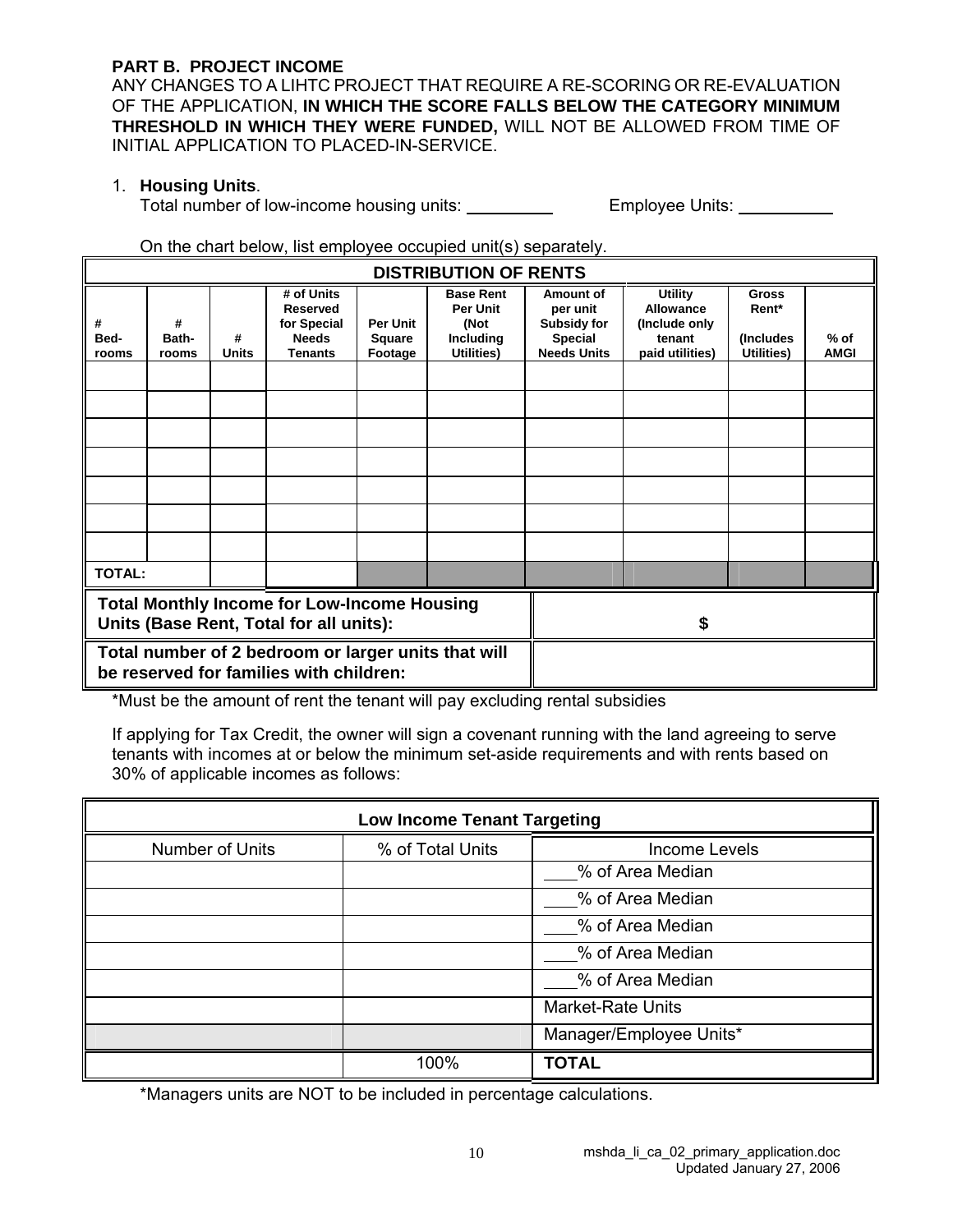**NOTE:** For projects applying under the Preservation Holdback:

• 10% of the LIHTC units in a development must have income and rents set at 40% of median income (inclusive of existing units) – a deep subsidy contract for a minimum of 5 years will satisfy this requirement.

**AND** 

- 10% of the LIHTC units in a development must have income and rents set at 30% of median income (inclusive of existing units) – a deep subsidy contract for a minimum of 5 years will satisfy this requirement.
- 2. **Market Rate Units.** Total number of market rate units:\_\_\_\_\_\_\_\_\_\_

| Number of<br><b>Bedrooms</b> | Number of<br><b>Bathrooms</b> | Number of<br>Units | Per Unit<br>Square Footage                         | <b>Base Rent</b><br>(not Including Utilities) | <b>Utility</b><br>Allowance | Gross<br>Rent |
|------------------------------|-------------------------------|--------------------|----------------------------------------------------|-----------------------------------------------|-----------------------------|---------------|
|                              |                               |                    |                                                    |                                               |                             |               |
|                              |                               |                    |                                                    |                                               |                             |               |
|                              |                               |                    |                                                    |                                               |                             |               |
|                              |                               |                    |                                                    |                                               |                             |               |
| <b>Total Units:</b>          |                               |                    | <b>Total Monthly Income for Market Rate Units:</b> |                                               |                             |               |

| Total Monthly Income for Low-Income Housing Units (Base Rent, from previous page) | \$   |
|-----------------------------------------------------------------------------------|------|
| Total Monthly Income for Market Rate Units (Base Rent)                            | \$   |
| <b>Total Monthly Rental Income</b><br>$=$                                         | \$   |
|                                                                                   |      |
| Monthly Non-rental Income (Tenant Generated)                                      | \$   |
| Monthly Garage/Carport Income                                                     | \$   |
| Monthly Miscellaneous Income (Non-tenant Generated)                               | \$   |
| Monthly Income From Rental Subsidies (e.g. Section 8/RHS) Type:                   | \$   |
| Monthly Gross Potential Income (GPI)                                              | \$   |
|                                                                                   | X 12 |
| <b>Total Annual Gross Potential Income</b>                                        | \$   |
| % x Annual GPI)<br>Less Vacancy Allowance (                                       | \$   |
| Annual Effective Gross Income (EGI)                                               | \$   |

3. Projected annual percentage increase in income: %

4. Describe the projected monthly non-rental income sources and amounts:

5. Describe the sources and amounts of other/miscellaneous income: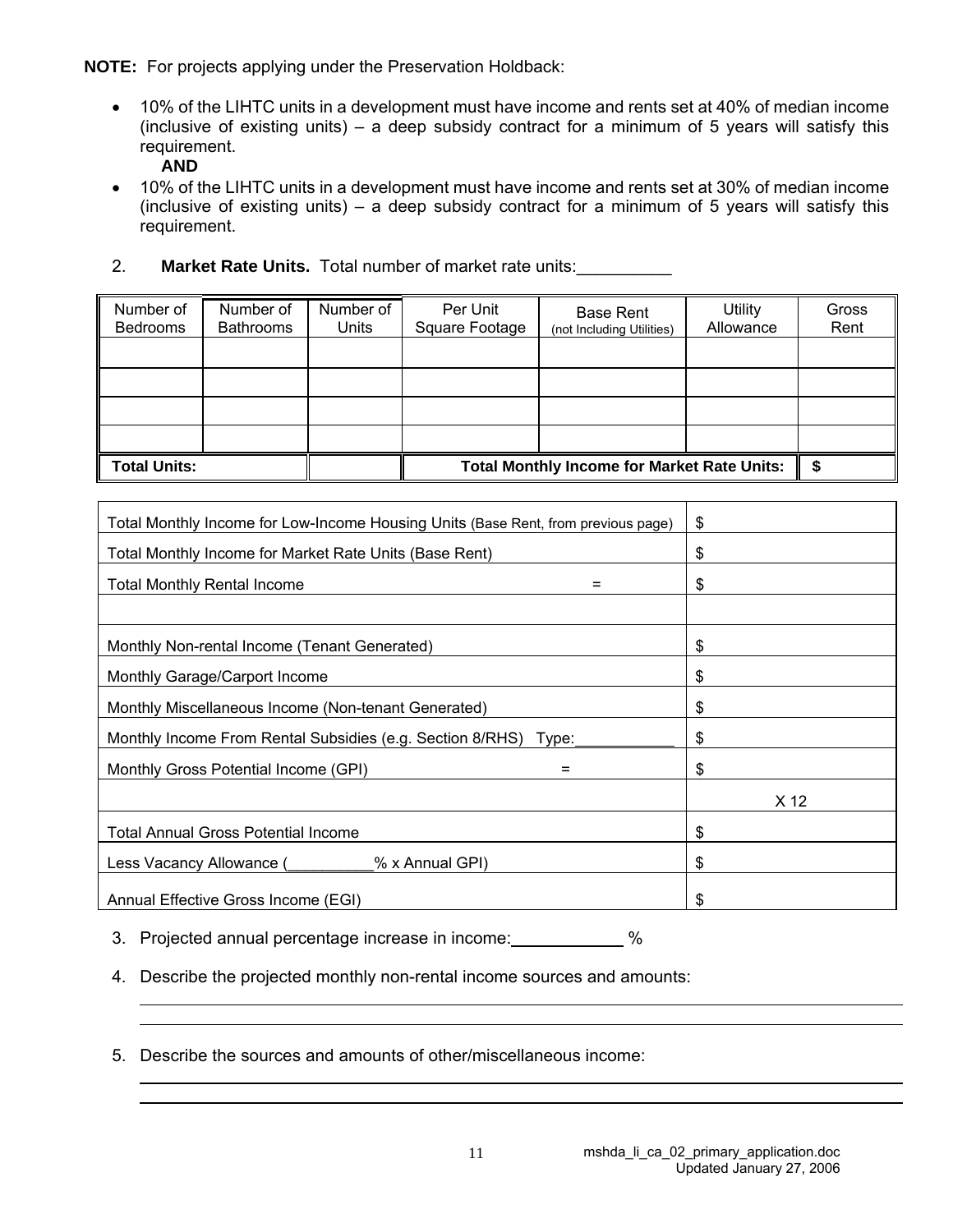|  |  |  | 6. Total number of parking spaces to be available to tenants: |
|--|--|--|---------------------------------------------------------------|
|--|--|--|---------------------------------------------------------------|

| 7. Will the project have garages and/or carports? (If there is an additional cost to the tenant, |
|--------------------------------------------------------------------------------------------------|
| the cost of the garages and/or carports cannot be included in eligible basis for Tax Credit      |
| purposes. See Page 17 of this application.)                                                      |
| The corresponding on the corresponding to the distribution of $\mathbf{f}$                       |

|  | $\Box$ Yes. |  |  | The garages/carports a |  |  |  |  |
|--|-------------|--|--|------------------------|--|--|--|--|
|--|-------------|--|--|------------------------|--|--|--|--|

 $\mathsf{A}$ re:  $\Box$  included as part of rent.  $\exists$  an additional cost to tenant.

 $\Box$  No.

8. Will the project have a pool? (If there is an additional cost to the tenant, the cost of the pool cannot be included in eligible basis. See Page 17 of this application.)

| $\Box$ Yes. | Use of the pool is: | $\Box$ included as part of rent.     |
|-------------|---------------------|--------------------------------------|
|             |                     | $\Box$ an additional cost to tenant. |
| $\Box$ No.  |                     |                                      |

| ۰. |
|----|

9. Will the project have laundry facilities? (If there is an additional cost to the tenant, the cost of the laundry facilities (washers and dryers) cannot be included in eligible basis. See Page 17 of this application.)

| $\Box$ Yes. | The laundry facilities are: $\Box$ included as part of rent. |
|-------------|--------------------------------------------------------------|
|             | $\Box$ an additional cost to tenant.                         |
| $\Box$ No.  |                                                              |

| and the state of the state of the state of the state of the state of the state of the state of the state of the |            |
|-----------------------------------------------------------------------------------------------------------------|------------|
| Are the washers and dryers leased? $\Box$ Yes.                                                                  | $\Box$ No. |

10. If this project is located in a Qualified Census Tract, does it have a community services facility designed to serve primarily individuals whose income is 60% or less of area median income? (See note at bottom of page 21 of this application)  $\Box$  Yes.  $\Box$  No.

## **PART C. RENTAL ASSISTANCE**

(Must be filled out if applying for LIHTC under the Preservation Holdback or to receive Preservation points)

Do (or will) any units receive rental assistance (other than tenant-based Section 8 Housing Choice Vouchers)?

 $\Box$  Yes.  $\Box$  No.

If Yes, indicate type of rental assistance:

| Section 8 Moderate Rehabilitation Program Assistance |  |
|------------------------------------------------------|--|
| Section 8 Project Based Certificate Assistance       |  |
| $\Box$ RHS Rental Assistance                         |  |
| $\Box$ State Assistance                              |  |
| $\Box$ HUD Rental Assistance Program (RAP)           |  |
| $\Box$ Other:                                        |  |

Number of units receiving assistance:

Number of years in rental assistance contract: University of Vears in rental assistance contract:

| When will the rental subsidy contract expire? |  |
|-----------------------------------------------|--|
|-----------------------------------------------|--|

Who administers the rental assistance for the development?

Contact Name:

Telephone: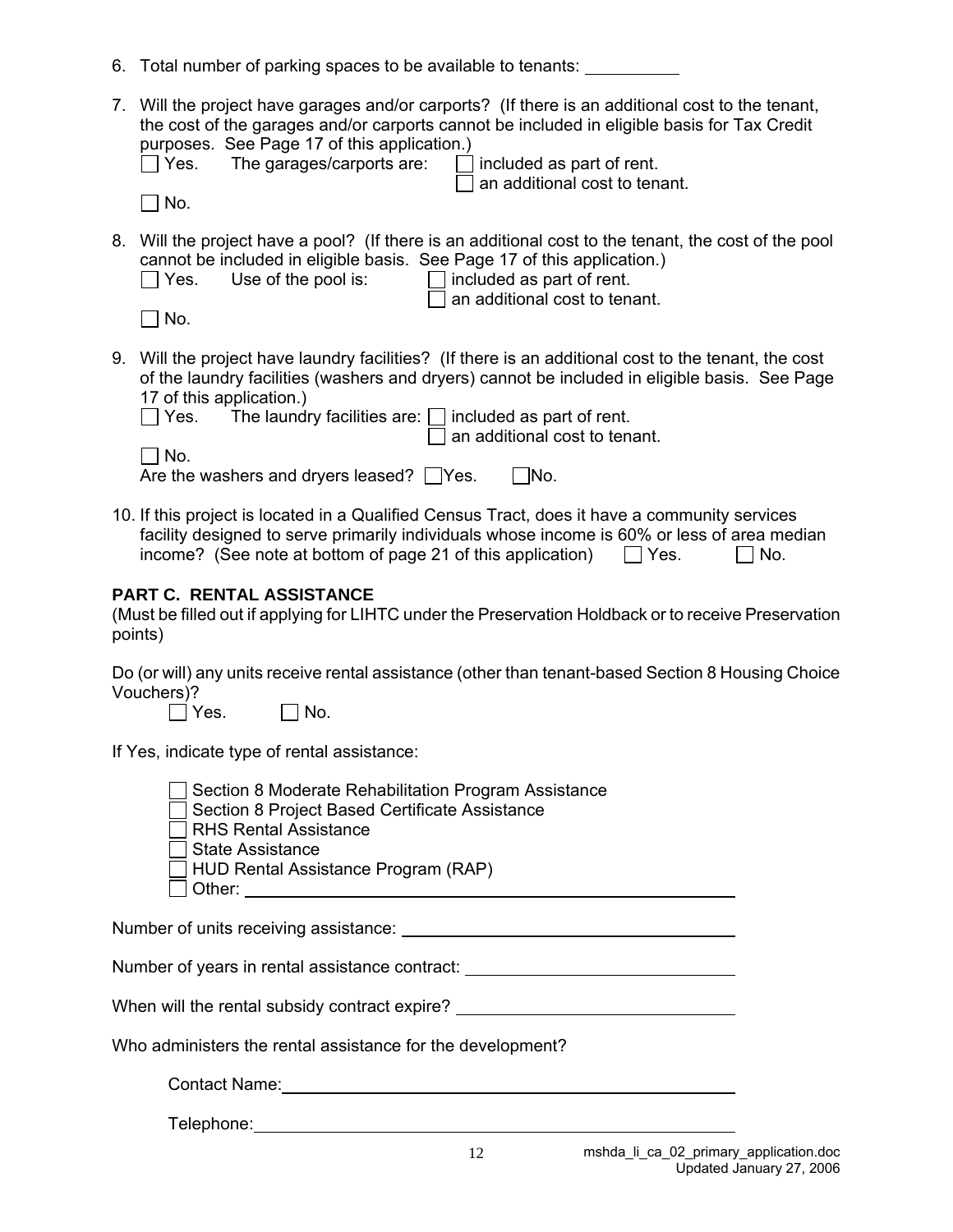## **SECTION V - PROJECT SCHEDULE**

|                                                                              | <b>Actual Date</b> | Anticipated Completion<br>Date |
|------------------------------------------------------------------------------|--------------------|--------------------------------|
| <b>SITE</b>                                                                  |                    |                                |
| Acquisition of Land                                                          |                    |                                |
| Acquisition of Building(s)*                                                  |                    |                                |
| Zoning Approval                                                              |                    |                                |
| All Site Utilities in Place                                                  |                    |                                |
| <b>Tax Abatement</b>                                                         |                    |                                |
| <b>CONSTRUCTION FINANCING</b>                                                |                    |                                |
| Firm Loan Approval(s)                                                        |                    |                                |
| Closing and Disbursement of Funds                                            |                    |                                |
| PERMANENT FINANCING                                                          |                    |                                |
| Firm Approval of Loan(s)                                                     |                    |                                |
| Closing and Disbursement                                                     |                    |                                |
| <b>GRANTS/SUBSIDIES</b>                                                      |                    |                                |
| Firm Approval(s)                                                             |                    |                                |
| Closing and Disbursement                                                     |                    |                                |
| <b>OWNERSHIP ENTITY FORMATION</b>                                            |                    |                                |
| Articles of Incorporation/Certificate and<br><b>Agreement of Partnership</b> |                    |                                |
| <b>NONPROFIT STATUS</b>                                                      |                    |                                |
| IRS Approval of Nonprofit Status                                             |                    |                                |
|                                                                              |                    |                                |
| <b>CONSTRUCTION/REHABILITATION</b><br><b>Building Permit Issued</b>          |                    |                                |
| Final Plans and Specifications                                               |                    |                                |
| <b>Construction Start</b>                                                    |                    |                                |
| 50% Completion                                                               |                    |                                |
| <b>Construction Completion</b>                                               |                    |                                |
| <b>LEASE-UP</b>                                                              |                    |                                |
|                                                                              |                    |                                |
| Begin Lease-up<br>Substantial Rent-up                                        |                    |                                |
| Placed in Service Date                                                       |                    |                                |
| Certificate of Occupancy Issued                                              |                    |                                |
| Completion of Project Audit by CPA                                           |                    |                                |

\*For an occupied building, the placed in service date is the date of the acquisition. Therefore, acquisition credit cannot be allocated to an occupied building in a year following the year in which the building was purchased. For new construction and rehabilitation, credit cannot be allocated to any building in a year after the building is placed in service.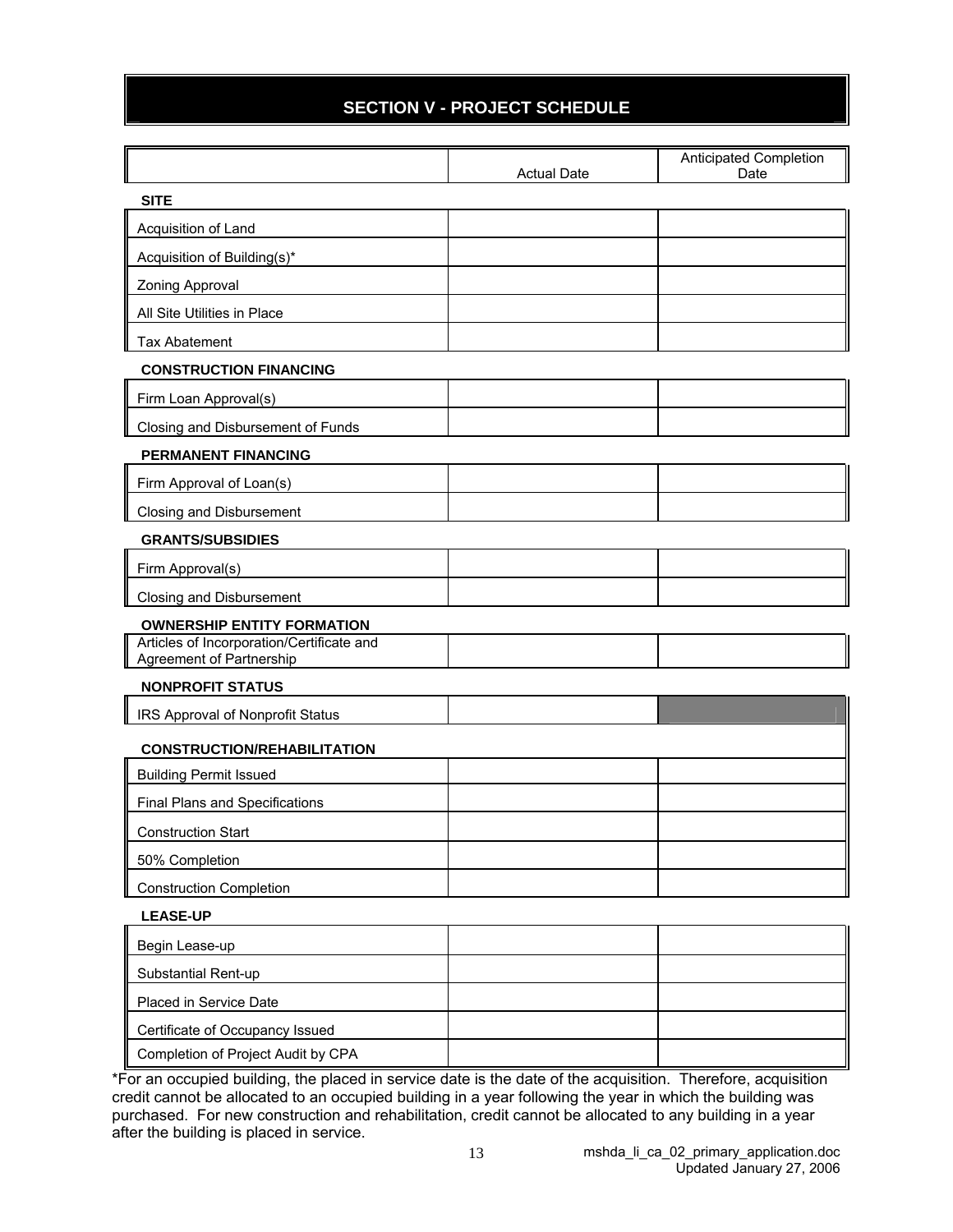## **SECTION VI - DEVELOPMENT FINANCING**

#### **IF APPLYING FOR TAX CREDIT, THE OWNER MUST SUBMIT EVIDENCE THAT APPLICATIONS HAVE BEEN SUBMITTED FOR ALL FINANCING SOURCES.**

#### **PART A. SUBSIDIES AND GRANTS**

- 1. Will the project receive local governmental support in the form of tax abatement? (Attach as Exhibit 15)  $\Box$  Yes. Name of governmental unit:
	- $\Box$  No.
- 2. Will the project receive local subsidies or any type of local governmental financial support?  $\Box$  Yes. Describe and indicate the amount:  $\Box$  No.

Complete the following: (List all Federal, State and Local Funding)

| Funding                       | <b>Funding Amount</b> | Source | % of Total Cost |
|-------------------------------|-----------------------|--------|-----------------|
| Tax-exempt Financing          | \$                    |        | %               |
| <b>MSHDA Other (Describe:</b> | \$                    |        | $\frac{0}{0}$   |
| <b>RHS Financing</b>          | $\frac{1}{2}$         |        | $\frac{0}{0}$   |
| <b>HOME Program</b>           | \$                    |        | $\%$            |
| AHP (Federal Home Loan Bank)  | $\frac{1}{2}$         |        | %               |
| Other: (Describe)             | \$                    |        | $\%$            |
|                               |                       |        |                 |
| <b>TOTAL</b>                  | \$                    |        | %               |

- 3. If **federal funding** is to be used in connection with the project, describe its use:
	- **Primary Loan**
	- □ Operating Subsidy
	- $\Box$  Acquisition

#### 4. Will any grants be used in connection with the project?

 Yes. Complete the following: AMOUNT RESERVES AND SOURCE

No.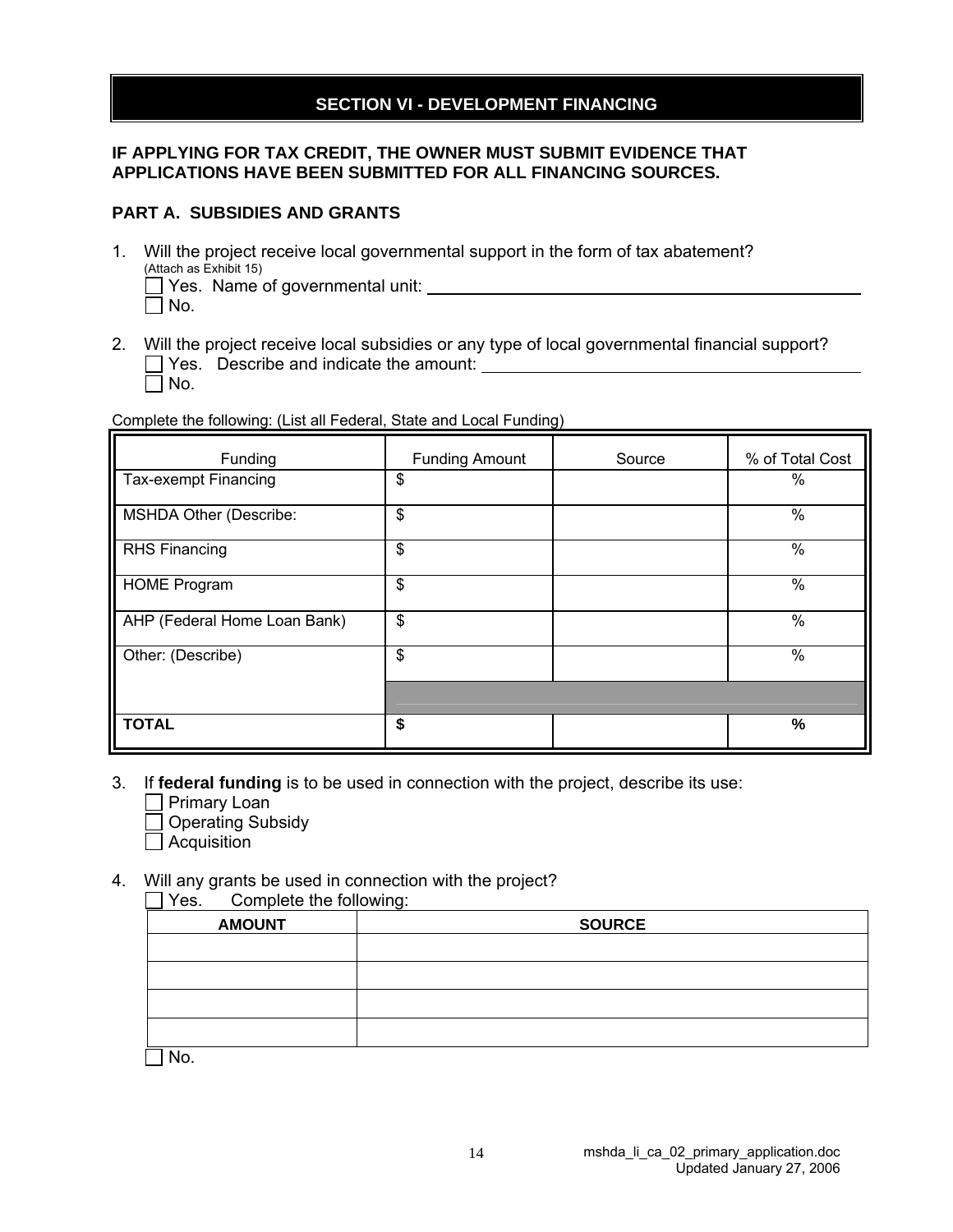5. Will any forgivable loans be used in connection with the project?

| Complete the following:<br>Yes. |               |
|---------------------------------|---------------|
| <b>AMOUNT</b>                   | <b>SOURCE</b> |
|                                 |               |
|                                 |               |
|                                 |               |
|                                 |               |
| N٥.                             |               |

6. Will the project receive CDBG funding?

|    | Yes. | A. Amount:                                                                                                                                                                                                                                  |
|----|------|---------------------------------------------------------------------------------------------------------------------------------------------------------------------------------------------------------------------------------------------|
|    |      | B. Describe any programmatic income and rent restrictions:                                                                                                                                                                                  |
|    |      | % of units $@ \_\_\_\%$ of $\_\_\_\%$ median income.                                                                                                                                                                                        |
|    |      | C. Is this a grant or loan?                                                                                                                                                                                                                 |
|    |      |                                                                                                                                                                                                                                             |
|    | No.  |                                                                                                                                                                                                                                             |
| 7. |      | Does this project have an RHS 538 Loan Guarantee?<br>Yes<br>No.                                                                                                                                                                             |
| 8. |      | Are any of the buildings in the project the subject of non-qualified non-recourse financing?<br>Yes. Amount of Financing:<br>Explain: Explaint Services and Services and Services and Services and Services and Services and Services and S |

 $\Box$  No.

## **PART B. SOURCES OF FUNDS**

**1. EXISTING FINANCING**: (For projects involving acquisition and the assumption of existing mortgage(s), provide the information requested below for each existing loan or grant.)

| LOAN #1:                               |                                                                                   |  |  |  |  |  |  |  |
|----------------------------------------|-----------------------------------------------------------------------------------|--|--|--|--|--|--|--|
|                                        |                                                                                   |  |  |  |  |  |  |  |
|                                        |                                                                                   |  |  |  |  |  |  |  |
|                                        |                                                                                   |  |  |  |  |  |  |  |
|                                        | Term Remaining: ________________                                                  |  |  |  |  |  |  |  |
|                                        | Current Principal:\$                                                              |  |  |  |  |  |  |  |
|                                        | Annual Percentage Interest Rate: _____________% Original Term: _________________  |  |  |  |  |  |  |  |
|                                        |                                                                                   |  |  |  |  |  |  |  |
| Assumption of Existing Loan?           |                                                                                   |  |  |  |  |  |  |  |
| Yes. Date of Assumption:               |                                                                                   |  |  |  |  |  |  |  |
| No.                                    |                                                                                   |  |  |  |  |  |  |  |
|                                        |                                                                                   |  |  |  |  |  |  |  |
| LOAN #2:                               |                                                                                   |  |  |  |  |  |  |  |
|                                        |                                                                                   |  |  |  |  |  |  |  |
|                                        |                                                                                   |  |  |  |  |  |  |  |
|                                        |                                                                                   |  |  |  |  |  |  |  |
|                                        | Term Remaining: ________________                                                  |  |  |  |  |  |  |  |
|                                        |                                                                                   |  |  |  |  |  |  |  |
|                                        | Annual Percentage Interest Rate: _____________% Original Term: __________________ |  |  |  |  |  |  |  |
|                                        |                                                                                   |  |  |  |  |  |  |  |
| Assumption of Existing Loan?           |                                                                                   |  |  |  |  |  |  |  |
| Yes. Date of Assumption: _____________ |                                                                                   |  |  |  |  |  |  |  |
| No.                                    |                                                                                   |  |  |  |  |  |  |  |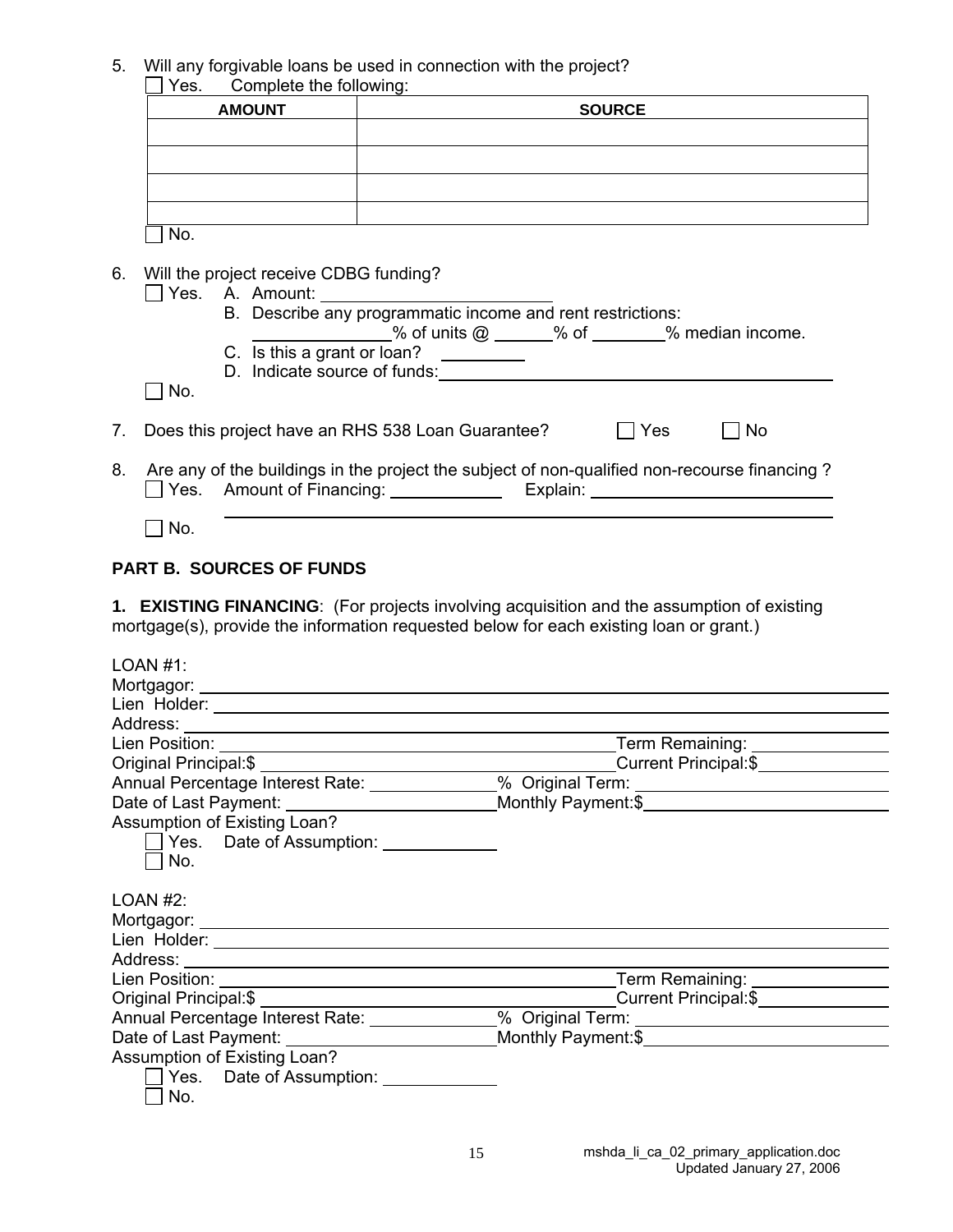#### 2. **CONSTRUCTION FINANCING** – Please include all sources of funds that will be used for construction or rehabilitation.

|              |                        |      |                                        |     | Type of Source * |                 |            |                                        |                   |                           |                  |                  |                 |             |         | Type Financing*            |          |            |                  |                 |                 |
|--------------|------------------------|------|----------------------------------------|-----|------------------|-----------------|------------|----------------------------------------|-------------------|---------------------------|------------------|------------------|-----------------|-------------|---------|----------------------------|----------|------------|------------------|-----------------|-----------------|
| Source Name  | P<br>ି<br>ଜ<br>Taxable | CDBG | $\overline{\sigma}$<br>entiona<br>Conv | RHS | HOME             | Equity<br>Owner | Tax Exempt | Other ***<br>(Explanation<br>Required) | Funding<br>Amount | Annual<br>Debt<br>Service | Interest<br>Rate | Term in<br>Years | Amort<br>Period | <b>BMIR</b> | Balloon | cement<br>Credit<br>Enhano | Deferred | Forgivable | Amort<br>$L$ oan | Equity<br>Owner | $\ast$<br>Other |
|              |                        |      |                                        |     |                  |                 |            |                                        |                   |                           |                  |                  |                 |             |         |                            |          |            |                  |                 |                 |
|              |                        |      |                                        |     |                  |                 |            |                                        |                   |                           |                  |                  |                 |             |         |                            |          |            |                  |                 |                 |
|              |                        |      |                                        |     |                  |                 |            |                                        |                   |                           |                  |                  |                 |             |         |                            |          |            |                  |                 |                 |
|              |                        |      |                                        |     |                  |                 |            |                                        |                   |                           |                  |                  |                 |             |         |                            |          |            |                  |                 |                 |
|              |                        |      |                                        |     |                  |                 |            |                                        |                   |                           |                  |                  |                 |             |         |                            |          |            |                  |                 |                 |
|              |                        |      |                                        |     |                  |                 |            |                                        |                   |                           |                  |                  |                 |             |         |                            |          |            |                  |                 |                 |
| <b>TOTAL</b> |                        |      |                                        |     |                  |                 |            |                                        |                   |                           |                  |                  |                 |             |         |                            |          |            |                  |                 |                 |

#### 3. **PERMANENT FINANCING** – Do not include syndication proceeds.

|              |                 |      |                           | Type of Source * |      |                 |            |                                        |                   |                           |                  |                     |                 | Type Financing* |         |                              |          |            |       |                      |                                                    |       |                                 |
|--------------|-----------------|------|---------------------------|------------------|------|-----------------|------------|----------------------------------------|-------------------|---------------------------|------------------|---------------------|-----------------|-----------------|---------|------------------------------|----------|------------|-------|----------------------|----------------------------------------------------|-------|---------------------------------|
| Source Name  | Taxable<br>Bond | CDBG | ট্র<br>pitio<br>৯<br>Conv | <b>RHS</b>       | HOME | Owner<br>Equity | Tax Exempt | Other ***<br>(Explanation<br>Required) | Funding<br>Amount | Annual<br>Debt<br>Service | Interest<br>Rate | Term<br>in<br>Years | Amort<br>Period | BMIR            | Balloon | men<br>ළ<br>Credit<br>Enhano | Deferred | Forgivable | Grant | mort<br>⋖<br>$L$ oan | $\ast$<br>$\ddot{\ast}$<br>$\star$<br>-41<br>Owner | Other | Yes<br><b>or</b><br>No<br>$***$ |
|              |                 |      |                           |                  |      |                 |            |                                        |                   |                           |                  |                     |                 |                 |         |                              |          |            |       |                      |                                                    |       |                                 |
|              |                 |      |                           |                  |      |                 |            |                                        |                   |                           |                  |                     |                 |                 |         |                              |          |            |       |                      |                                                    |       |                                 |
|              |                 |      |                           |                  |      |                 |            |                                        |                   |                           |                  |                     |                 |                 |         |                              |          |            |       |                      |                                                    |       |                                 |
|              |                 |      |                           |                  |      |                 |            |                                        |                   |                           |                  |                     |                 |                 |         |                              |          |            |       |                      |                                                    |       |                                 |
|              |                 |      |                           |                  |      |                 |            |                                        |                   |                           |                  |                     |                 |                 |         |                              |          |            |       |                      |                                                    |       |                                 |
|              |                 |      |                           |                  |      |                 |            |                                        |                   |                           |                  |                     |                 |                 |         |                              |          |            |       |                      |                                                    |       |                                 |
| <b>TOTAL</b> |                 |      |                           |                  |      |                 |            |                                        |                   |                           |                  |                     |                 |                 |         |                              |          |            |       |                      |                                                    |       |                                 |

\*Choose only one category per source.

\*\*Financing used for Acquisition Only

\*\*\*Explain type of source:

\*\*\*\*Explain type of financing:

4. If applying for Tax Credit, will any of these funds be repaid with proceeds from the sale of the Tax Credit?<br>  $\Box$  Yes  $\Box$  No.

 $\Box$  No.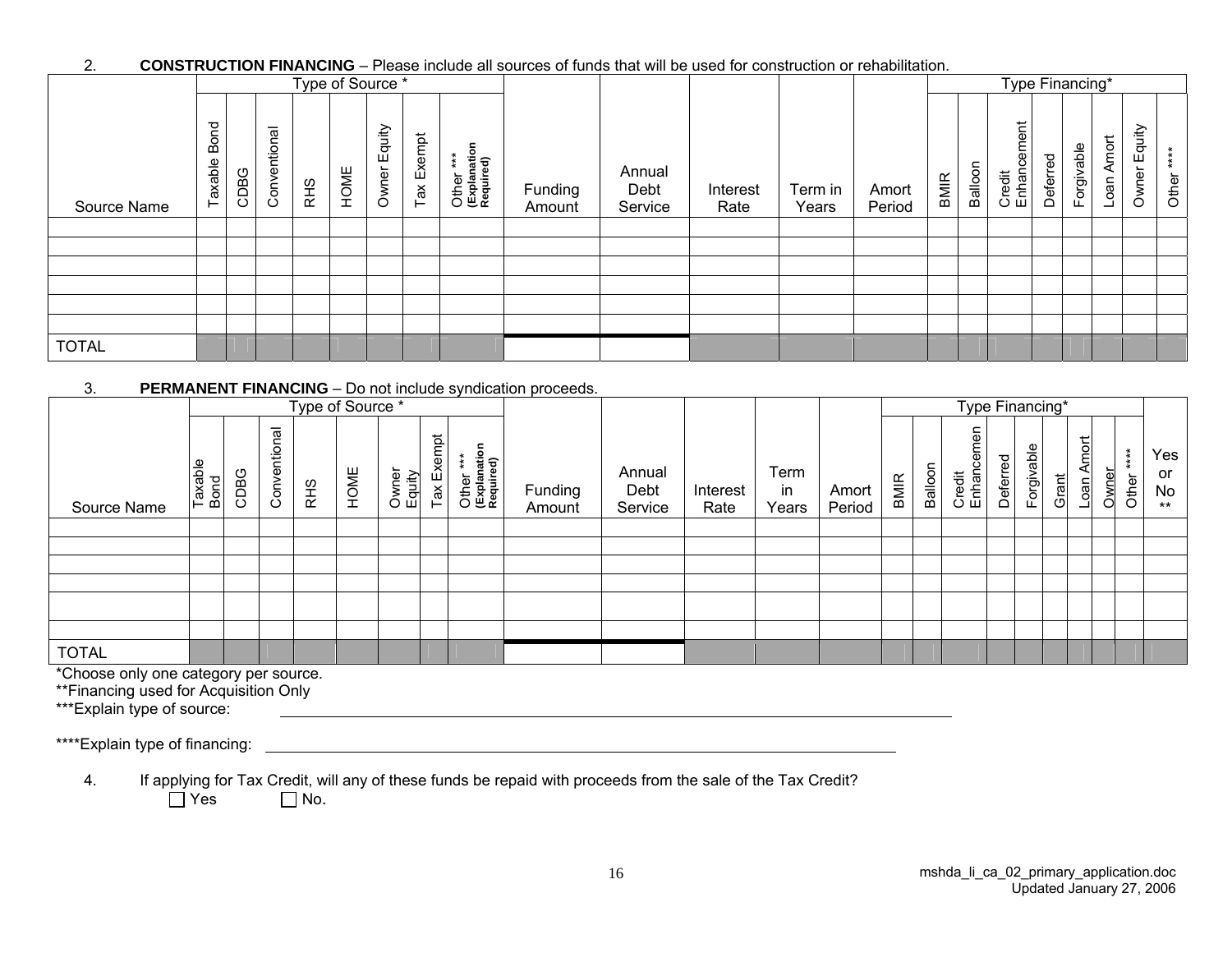## **SECTION VII - PROJECT COSTS**

In Column 1, list total costs. In Column 2, list the per unit cost. If applying for Tax Credit, the following instructions also apply: In Columns 3 and 4, list the amounts (or appropriate portion thereof) from Column 1 if they are includible in basis and the 4% credit is applicable. In Column 5, list the actual costs from Column 1 which are includible in basis for the 9% credit. (For example, if the project is federally subsidized and therefore eligible for 4% credit, all eligible basis costs should be in Columns 3 and  $4.1$ 

| $_{\text{Dasis}}$ costs should be in Coldmins 5 and 4.<br>For projects applying for Tax Credits, if the<br>project consists of both new construction<br>and acquisition rehab, costs must be<br>shown separately. | Column 1   | Column <sub>2</sub>     |                    | Columns 3 & 4<br>Eligible Basis - 4% Credit<br><b>LIHTC Projects Only</b> | Column 5<br><b>Eligible Basis</b><br>9% Credit<br><b>LIHTC Only</b> |  |  |
|-------------------------------------------------------------------------------------------------------------------------------------------------------------------------------------------------------------------|------------|-------------------------|--------------------|---------------------------------------------------------------------------|---------------------------------------------------------------------|--|--|
|                                                                                                                                                                                                                   | <b>TDC</b> | <b>Per Unit</b><br>Cost | <b>Acquisition</b> | Rehabilitation<br>/New<br>Construction                                    | Rehabilitation<br>/New<br>Construction                              |  |  |
| <b>LAND</b>                                                                                                                                                                                                       |            |                         |                    |                                                                           |                                                                     |  |  |
| <b>Land Purchase</b>                                                                                                                                                                                              |            |                         |                    |                                                                           |                                                                     |  |  |
| Closing/Title & Recording                                                                                                                                                                                         |            |                         |                    |                                                                           |                                                                     |  |  |
| Real Estate Expenses                                                                                                                                                                                              |            |                         |                    |                                                                           |                                                                     |  |  |
| Other Land Related Expenses/Impact Fees*                                                                                                                                                                          |            |                         |                    |                                                                           |                                                                     |  |  |
| <b>SUBTOTAL</b>                                                                                                                                                                                                   |            |                         |                    |                                                                           |                                                                     |  |  |
| <b>BUILDING ACQUISITION</b>                                                                                                                                                                                       |            |                         |                    |                                                                           |                                                                     |  |  |
| <b>Existing Structures</b>                                                                                                                                                                                        |            |                         |                    |                                                                           |                                                                     |  |  |
| Demolition (Exterior)                                                                                                                                                                                             |            |                         |                    |                                                                           |                                                                     |  |  |
| Other, Describe:                                                                                                                                                                                                  |            |                         |                    |                                                                           |                                                                     |  |  |
| <b>SUBTOTAL</b>                                                                                                                                                                                                   |            |                         |                    |                                                                           |                                                                     |  |  |
| <b>SITE WORK</b>                                                                                                                                                                                                  |            |                         |                    |                                                                           |                                                                     |  |  |
| On Site*                                                                                                                                                                                                          |            |                         |                    |                                                                           |                                                                     |  |  |
| Off Site Improvement*                                                                                                                                                                                             |            |                         |                    |                                                                           |                                                                     |  |  |
| Other: (Describe)                                                                                                                                                                                                 |            |                         |                    |                                                                           |                                                                     |  |  |
| <b>SUBTOTAL</b><br><b>NEW CONSTRUCTION/REHAB</b>                                                                                                                                                                  |            |                         |                    |                                                                           |                                                                     |  |  |
| New Structures (**See below)                                                                                                                                                                                      |            |                         |                    |                                                                           |                                                                     |  |  |
| Rehabilitation (**See below)                                                                                                                                                                                      |            |                         |                    |                                                                           |                                                                     |  |  |
| Garages/Carports <sup>1</sup>                                                                                                                                                                                     |            |                         |                    |                                                                           |                                                                     |  |  |
| Laundry Facilities <sup>1</sup>                                                                                                                                                                                   |            |                         |                    |                                                                           |                                                                     |  |  |
| <b>Accessory Building</b>                                                                                                                                                                                         |            |                         |                    |                                                                           |                                                                     |  |  |
| Pool <sup>1</sup>                                                                                                                                                                                                 |            |                         |                    |                                                                           |                                                                     |  |  |
| General Requirements <sup>2</sup>                                                                                                                                                                                 |            |                         |                    |                                                                           |                                                                     |  |  |
| Builder Overhead <sup>2</sup>                                                                                                                                                                                     |            |                         |                    |                                                                           |                                                                     |  |  |
| Builder Profit <sup>2</sup>                                                                                                                                                                                       |            |                         |                    |                                                                           |                                                                     |  |  |
| <b>Construction Contingency</b>                                                                                                                                                                                   |            |                         |                    |                                                                           |                                                                     |  |  |
| Other: (Describe)                                                                                                                                                                                                 |            |                         |                    |                                                                           |                                                                     |  |  |
| <b>SUBTOTAL</b>                                                                                                                                                                                                   |            |                         |                    |                                                                           |                                                                     |  |  |

**\*For LIHTC projects, refer to Tab X for IRS guidance regarding inclusion of these items in eligible basis. \*\*Costs for commercial space cannot be included in eligible basis.**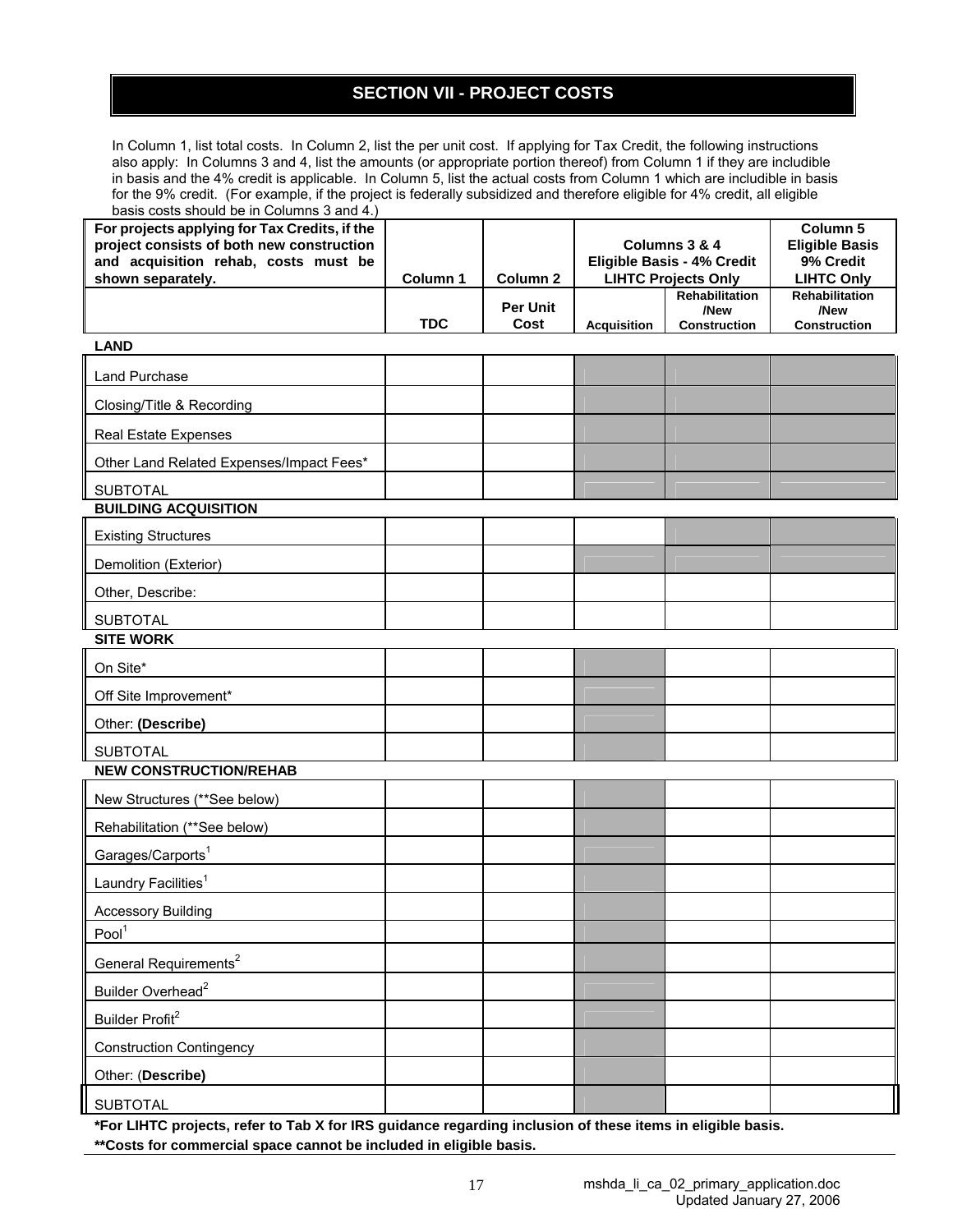| For projects applying for Tax Credits, if the<br>project consists of both new construction<br>and acquisition rehab, costs must be<br>shown separately. | Column 1   | Column 2                |                    | Columns 3 & 4<br>Eligible Basis - 4% Credit<br><b>LIHTC Projects Only</b> |                                                      |  |  |
|---------------------------------------------------------------------------------------------------------------------------------------------------------|------------|-------------------------|--------------------|---------------------------------------------------------------------------|------------------------------------------------------|--|--|
|                                                                                                                                                         | <b>TDC</b> | <b>Per Unit</b><br>Cost | <b>Acquisition</b> | <b>Rehabilitation</b><br>/New<br><b>Construction</b>                      | <b>Rehabilitation</b><br>/New<br><b>Construction</b> |  |  |

| <b>PROFESSIONAL FEES</b> |  |
|--------------------------|--|
|--------------------------|--|

| Design Architect*                 |  |  |  |
|-----------------------------------|--|--|--|
| <b>Supervisory Architect</b>      |  |  |  |
| Real Estate Attorney*             |  |  |  |
| Engineer/Survey*                  |  |  |  |
| Tap Fees/Soil Borings*            |  |  |  |
| Permits & Fees                    |  |  |  |
| Other, Describe:                  |  |  |  |
| <b>SUBTOTAL</b>                   |  |  |  |
| <b>INTERIM CONSTRUCTION COSTS</b> |  |  |  |
| Hazard Insurance                  |  |  |  |
| Liability Insurance               |  |  |  |
| Interest*                         |  |  |  |
| Loan Origination Fee*             |  |  |  |
| Loan Enhancement                  |  |  |  |
| Title & Recording                 |  |  |  |
| <b>Legal Fees</b>                 |  |  |  |
| Taxes                             |  |  |  |
| Other, Describe:                  |  |  |  |
| <b>SUBTOTAL</b>                   |  |  |  |
| <b>PERMANENT FINANCING</b>        |  |  |  |
| <b>Bond Premium</b>               |  |  |  |
| <b>Credit Report</b>              |  |  |  |
| Loan Origination Fee              |  |  |  |
| Loan Credit Enhancement           |  |  |  |
| Title & Recording                 |  |  |  |
| Legal Fees                        |  |  |  |
| Taxes                             |  |  |  |
| Other: (Describe)                 |  |  |  |
| <b>SUBTOTAL</b>                   |  |  |  |

**\*For LIHTC projects, refer to Tab X for IRS guidance regarding inclusion of these items in eligible basis.**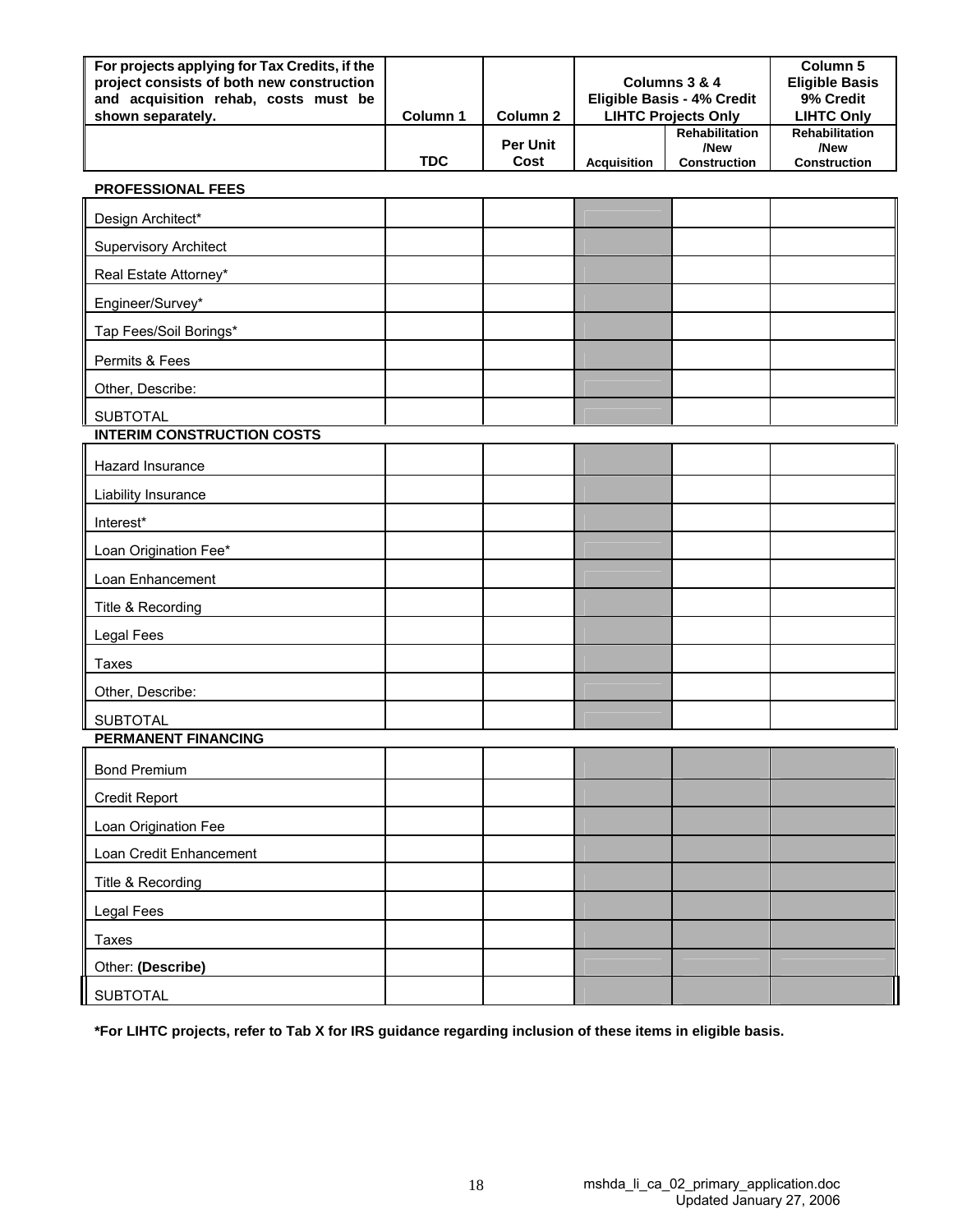| For projects applying for Tax Credits, if the<br>project consists of both new construction<br>and acquisition rehab, costs must be |            |                 |                    | Columns 3 & 4<br><b>Eligible Basis - 4% Credit</b> | Column 5<br><b>Eligible Basis</b><br>9% Credit |
|------------------------------------------------------------------------------------------------------------------------------------|------------|-----------------|--------------------|----------------------------------------------------|------------------------------------------------|
| shown separately.                                                                                                                  | Column 1   | Column 2        |                    | <b>LIHTC Projects Only</b>                         | <b>LIHTC Only</b>                              |
|                                                                                                                                    |            | <b>Per Unit</b> |                    | <b>Rehabilitation</b><br>/New                      | <b>Rehabilitation</b><br>/New                  |
|                                                                                                                                    | <b>TDC</b> | Cost            | <b>Acquisition</b> | <b>Construction</b>                                | <b>Construction</b>                            |

| <b>OTHER COSTS</b>                        |  |  |  |
|-------------------------------------------|--|--|--|
| Feasibility Study*                        |  |  |  |
| Market Study*                             |  |  |  |
| Environmental Study*                      |  |  |  |
| Tax Credit Fees <sup>3</sup>              |  |  |  |
| Compliance Fees <sup>4</sup>              |  |  |  |
| Marketing/Rent-up                         |  |  |  |
| Cost Certification                        |  |  |  |
| Bridge Loan Exp.<br>(During Construction) |  |  |  |
| Other: (Describe)                         |  |  |  |
| <b>SUBTOTAL</b>                           |  |  |  |
| <b>SYNDICATION COSTS</b>                  |  |  |  |
| Organizational                            |  |  |  |
| <b>Bridge Loan</b>                        |  |  |  |
| Tax Opinion                               |  |  |  |
| PV Adjustment                             |  |  |  |
| Other: (Describe)                         |  |  |  |
| <b>SUBTOTAL</b>                           |  |  |  |
| <b>DEVELOPER</b>                          |  |  |  |
| Developer Overhead <sup>2</sup> *         |  |  |  |
| Developer Fee <sup>2</sup> *              |  |  |  |
| Consultant Fee <sup>2</sup>               |  |  |  |
| <b>SUBTOTAL</b>                           |  |  |  |
| <b>PROJECT RESERVES</b>                   |  |  |  |
| Rent Up Reserves                          |  |  |  |
| <b>Operating Reserves</b>                 |  |  |  |
| <b>Replacement Reserves</b>               |  |  |  |
| Other: (Describe)                         |  |  |  |
| <b>SUBTOTAL</b>                           |  |  |  |
| <b>TOTAL</b>                              |  |  |  |

**\*For LIHTC projects, refer to Tab X for IRS guidance regarding inclusion of these items in eligible basis.**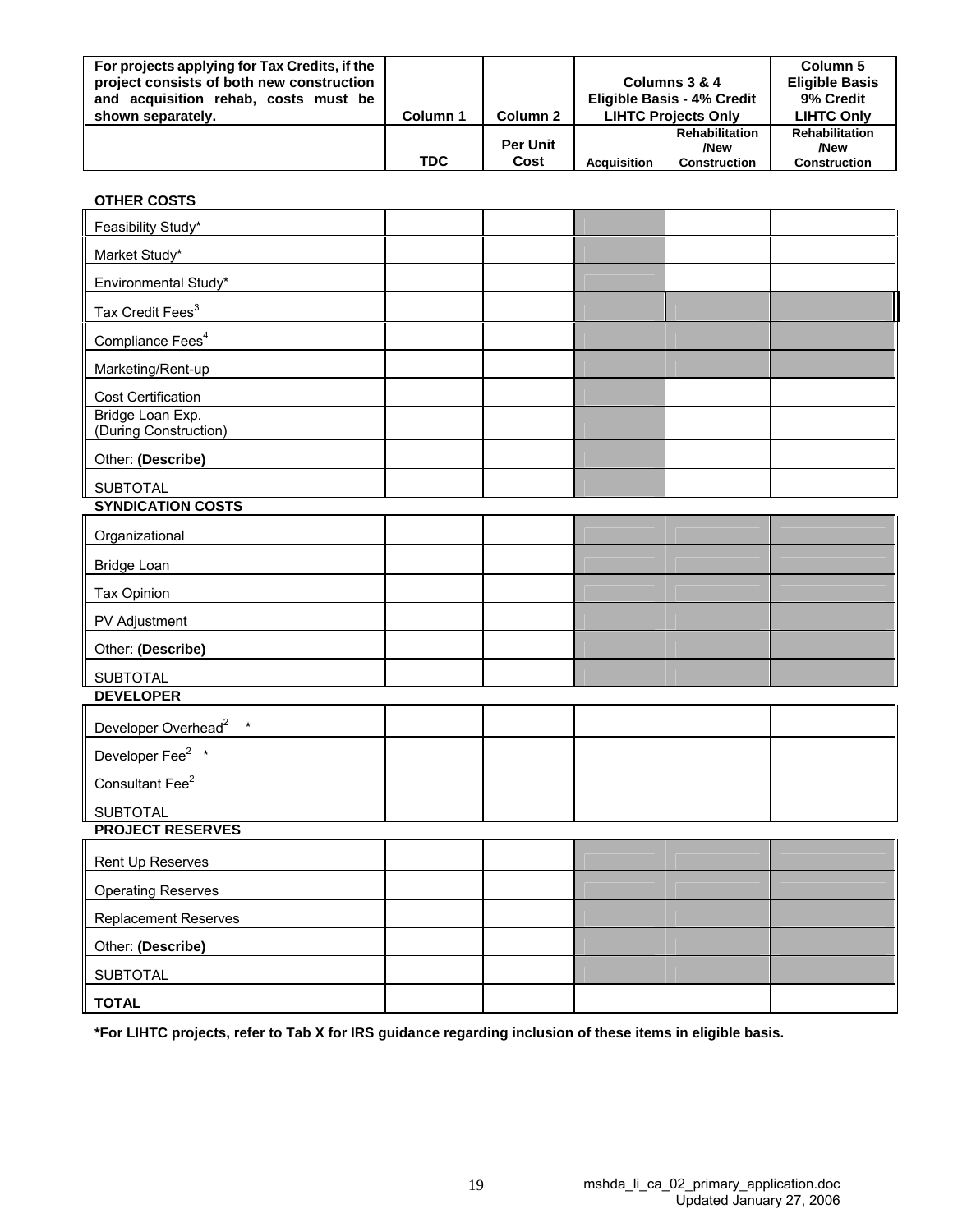| For projects applying for Tax Credits, if the<br>project consists of both new construction<br>and acquisition rehab, costs must be                                                                                         |            | Columns 3 & 4<br><b>Eligible Basis - 4% Credit</b> |                                         |                                               | Column <sub>5</sub><br><b>Eligible Basis</b><br>9% Credit |
|----------------------------------------------------------------------------------------------------------------------------------------------------------------------------------------------------------------------------|------------|----------------------------------------------------|-----------------------------------------|-----------------------------------------------|-----------------------------------------------------------|
| shown separately.                                                                                                                                                                                                          | Column 1   | Column <sub>2</sub>                                |                                         | <b>LIHTC Projects Only</b>                    | <b>LIHTC Only</b>                                         |
|                                                                                                                                                                                                                            | <b>TDC</b> | <b>Per Unit</b><br>Cost                            | <b>Acquisition</b>                      | <b>Rehabilitation</b><br>/New<br>Construction | <b>Rehabilitation</b><br>/New<br><b>Construction</b>      |
| <b>TOTAL (From Page 19)</b>                                                                                                                                                                                                |            |                                                    |                                         |                                               |                                                           |
| Complete only if applying<br>for Tax Credit: LESS:                                                                                                                                                                         |            |                                                    |                                         |                                               |                                                           |
| <b>Grant Proceeds</b>                                                                                                                                                                                                      |            |                                                    |                                         |                                               |                                                           |
| Amount of Federal Historic Credit <sup>5</sup>                                                                                                                                                                             |            |                                                    |                                         |                                               |                                                           |
| Amount of Non-Qualified<br>Non-Recourse Financing                                                                                                                                                                          |            |                                                    |                                         |                                               |                                                           |
| Amount of Excess Portion of Higher Quality                                                                                                                                                                                 |            |                                                    |                                         |                                               |                                                           |
| Units <sup>6</sup>                                                                                                                                                                                                         |            |                                                    |                                         |                                               |                                                           |
| <b>TOTAL ELIGIBLE BASIS</b>                                                                                                                                                                                                |            |                                                    |                                         |                                               |                                                           |
| x 130% - Qualified Census Tract <sup>7</sup>                                                                                                                                                                               |            |                                                    |                                         |                                               |                                                           |
| <b>x APPLICABLE FRACTION<sup>8</sup></b>                                                                                                                                                                                   |            |                                                    |                                         |                                               |                                                           |
| <b>TOTAL QUALIFIED BASIS</b>                                                                                                                                                                                               |            |                                                    |                                         |                                               |                                                           |
| <b>x APPLICABLE PERCENTAGE</b>                                                                                                                                                                                             |            |                                                    |                                         |                                               |                                                           |
| (4% OR 9%) CREDIT                                                                                                                                                                                                          |            |                                                    |                                         |                                               |                                                           |
| <b>TOTAL ANNUAL TAX CREDIT</b><br><b>REQUESTED</b>                                                                                                                                                                         |            |                                                    |                                         |                                               |                                                           |
|                                                                                                                                                                                                                            |            |                                                    |                                         |                                               |                                                           |
| <b>FUNDING GAP CALCULATION</b>                                                                                                                                                                                             |            |                                                    |                                         | <b>EQUITY CALCULATION</b>                     |                                                           |
| <b>Total Development Cost</b>                                                                                                                                                                                              |            |                                                    | Total Eligible Annual Credit 4% plus 9% |                                               | \$                                                        |
| <b>Less Syndication Costs</b>                                                                                                                                                                                              |            | X Equity % Value                                   |                                         |                                               |                                                           |
| Less Total Sources Based on Documentation                                                                                                                                                                                  |            |                                                    |                                         |                                               | X <sub>10</sub>                                           |
| <b>FUNDING GAP</b>                                                                                                                                                                                                         |            | Ten Year \$ Value of Credit                        |                                         |                                               | \$                                                        |
| <b>Solution</b> Federal and/or State Historic Credit and/or Brownfield Credit \$________ $\times$ \$.85 = \$__________ Amount of Historic                                                                                  |            |                                                    |                                         |                                               |                                                           |
| Equity + $\frac{1}{2}$ LIHTC Equity = $\frac{1}{2}$ Total Equity or adjusted 10 yr credit value.                                                                                                                           |            |                                                    |                                         |                                               |                                                           |
|                                                                                                                                                                                                                            |            |                                                    |                                         |                                               |                                                           |
|                                                                                                                                                                                                                            |            |                                                    |                                         |                                               |                                                           |
|                                                                                                                                                                                                                            |            |                                                    |                                         |                                               |                                                           |
|                                                                                                                                                                                                                            |            |                                                    |                                         |                                               |                                                           |
|                                                                                                                                                                                                                            |            |                                                    |                                         |                                               |                                                           |
| The 10yr credit value of \$______________________ Is greater than the funding gap \$_____________. Therefore, the                                                                                                          |            |                                                    |                                         |                                               |                                                           |
| Annual Credit Amount is reduced to (funding gap divided by equity value divided by 10) \$___________ with a 10<br>$yr$ credit value of $$$                                                                                 |            |                                                    |                                         |                                               |                                                           |
|                                                                                                                                                                                                                            |            |                                                    |                                         |                                               |                                                           |
| □ Tax-exempt financing \$<br>$\Box$ Tax-exempt financing \$<br>$=$<br>% (must be at least 50% to qualify for non-competitive tax credit).                                                                                  |            |                                                    |                                         |                                               |                                                           |
| Cost Per Unit \$__________(Final Adjusted TDC divided by number of units) Cannot Exceed HUD 221(d)(3) limits (Tab I).                                                                                                      |            |                                                    |                                         |                                               |                                                           |
| If per unit cost is higher than \$90,000, the form on Page I-39 to calculate excess unit cost must be completed.<br>(This policy does not apply to developments processed under Corporation for Supportive Housing/MSHDA.) |            |                                                    |                                         |                                               |                                                           |

(**Must Be \$5,000 Per Unit / \$10,000 Per Unit For Projects Applying For Credit Under The Preservation Holdback**).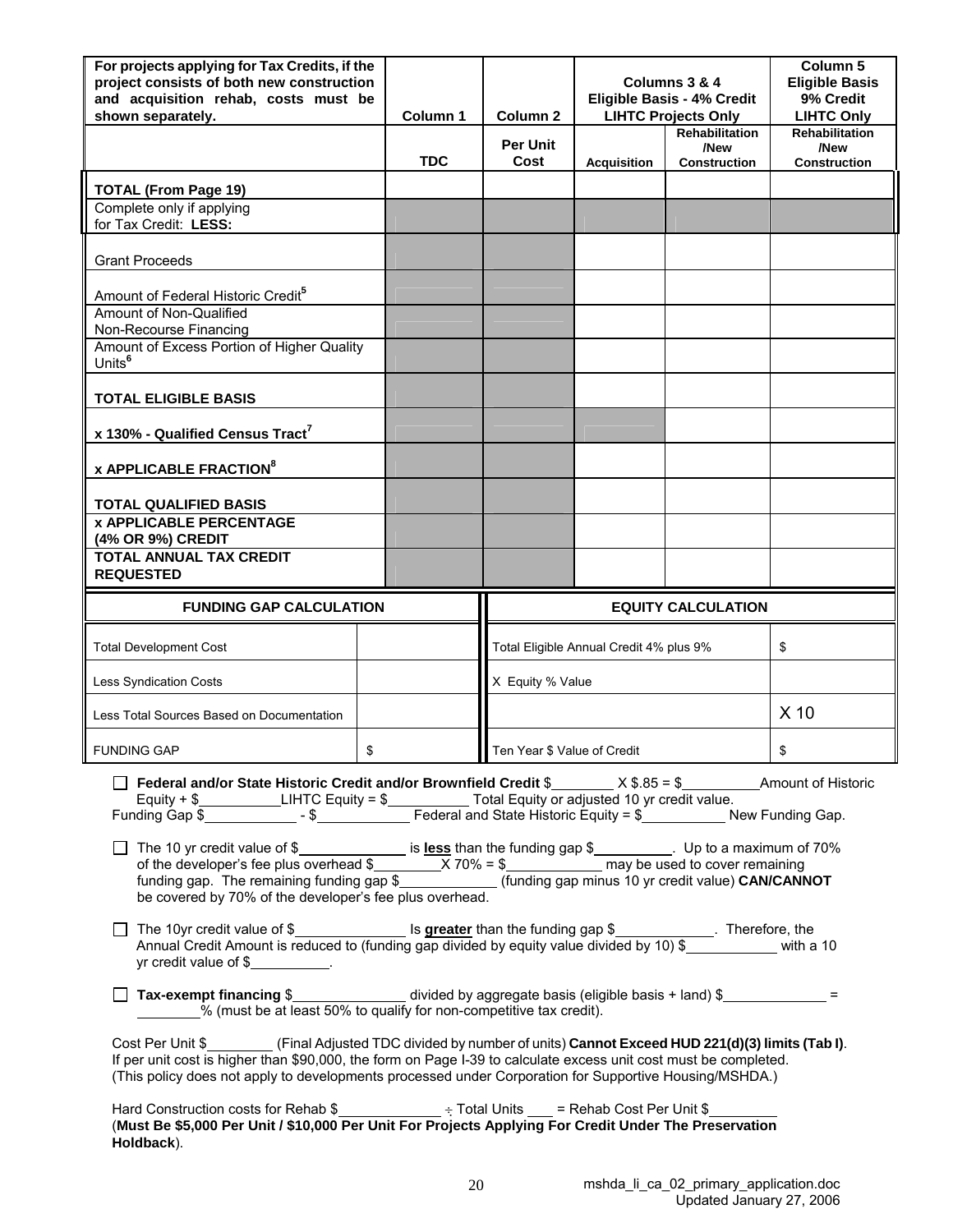## **NOTE:**

- **\*** If there is a charge over and above rent for garages and carports, pool, use of community building or laundry facilities, the cost cannot be included in basis and the costs must be listed separately.
- <sup>2</sup> Fees cannot be included in cost of structures and are limited as follows:
	- **\*** Consultant Fees (excluding "consultants" normally used in the development process, such as market analysts, environmental consultants, etc) - must be included in and paid from the developer fee. - Developer Fees:
		- **Developer fee for projects subject to state volume cap:**

The combined total of the developer fee, developer overhead, and any consultant fees will be limited to 15%, not to exceed \$1,000,000. This is calculated as 15% of the total development cost minus developer fee, developer overhead, and consultant fees. **If an existing project is split into two or more projects, the aggregate developer fee for all projects cannot exceed \$1,000,000.** 

- **Developer fee for projects not subject to state volume cap:**
	- $\circ$  For projects consisting of 49 units or fewer and receiving an allocation of housing tax credit by virtue of being financed with tax-exempt bonds, the combined total of the developer fee, developer overhead, and any consultant fees will be limited to 20% of the total development cost excluding developer fee, developer overhead, and consultant fees, not to exceed \$2,000,000.
	- $\circ$  For projects consisting of 50 to 150 units and receiving an allocation of housing tax credit by virtue of being financed by tax-exempt bonds, the combined total of the developer fee, developer overhead, and any consultant fees will be limited to 15% of the total development cost excluding developer fee, developer overhead, and consultant fees, not to exceed \$2,000,000.
	- o **If an existing project is split into two or more projects, the aggregate developer fee for all projects cannot exceed \$2,000,000.**
- **Developer fee for projects applying under the Preservation Holdback:**
	- For projects of 49 units or fewer, the combined total of the developer fee, developer overhead, and any consultant fees will be limited to 15% of the total development cost, not to exceed \$1,000,000. For projects of 50 units or more, the combined total of the developer fee, developer overhead, and any consultant fees will be limited to 10% of the total acquisition costs and 15% of the total rehabilitation costs, not to exceed \$1,000,000. Excess fees will be deducted from total development costs and eligible basis. **If an existing project is split into two or more projects, the aggregate developer fee for all projects cannot exceed \$1,000,000.**
- **\*** For projects involving acquisition and rehabilitation, an amount equal to at least 5% of the acquisition cost of the land and building must be allocated to acquisition for purposes of attribution to the developer fee.
	- General Requirements 6% of construction contract, exclusive of builder profit, builder overhead, and general requirements.
	- Builder Overhead 2% of construction contract, exclusive of builder profit and builder overhead.
	- Builder Profit 6% of construction contract, exclusive of builder profit.
	- Projects of 49 units or less may aggregate general requirements, builder overhead, and builder profit to a maximum of 20% of the construction contract.
	- Construction Manager/Consultant fee when not included in the construction contract Maximum of \$50,000.
	- Underwriting standards apply to TDC and excess fees will be deducted from TDC when performing the gap calculation.
- $*3$ 3 Fees are computed by multiplying the annual tax credit reserved/requested by 6% plus application fee(s), **and cannot be included in basis.**
- $*^4$ <br>5 Fees are computed by multiplying \$300 by number of tax credit units, and **cannot be included in basis**.<br>Federal Historic Credit is subtracted from eligible basis, State Historic Credit and Brownfield Credit are not.
- 
- \* 6 See Page I-43 for an explanation of how to calculate excess unit cost.

**\*** 7 Applicable only to qualified census tracts as determined by the Department of Housing and Urban Development; projects with HOME funds loaned below the AFR that qualify for the 9% credit because 40% of the units will be reserved for tenants at 50% of area median do not qualify.

**\*** 8 Applicable fraction equals the lesser of the percentage of low income units or total percentage of low income square footage.

\*Pertains to Low Income Housing Tax Credit only.

**NOTE**: Certain costs of a building used as a community service facility that is located in a qualified census tract and that is designed to serve primarily individuals whose income is 60% or less of area median income may be included in eligible basis, provided that the costs included in basis does not exceed 10% of the total eligible basis in the building.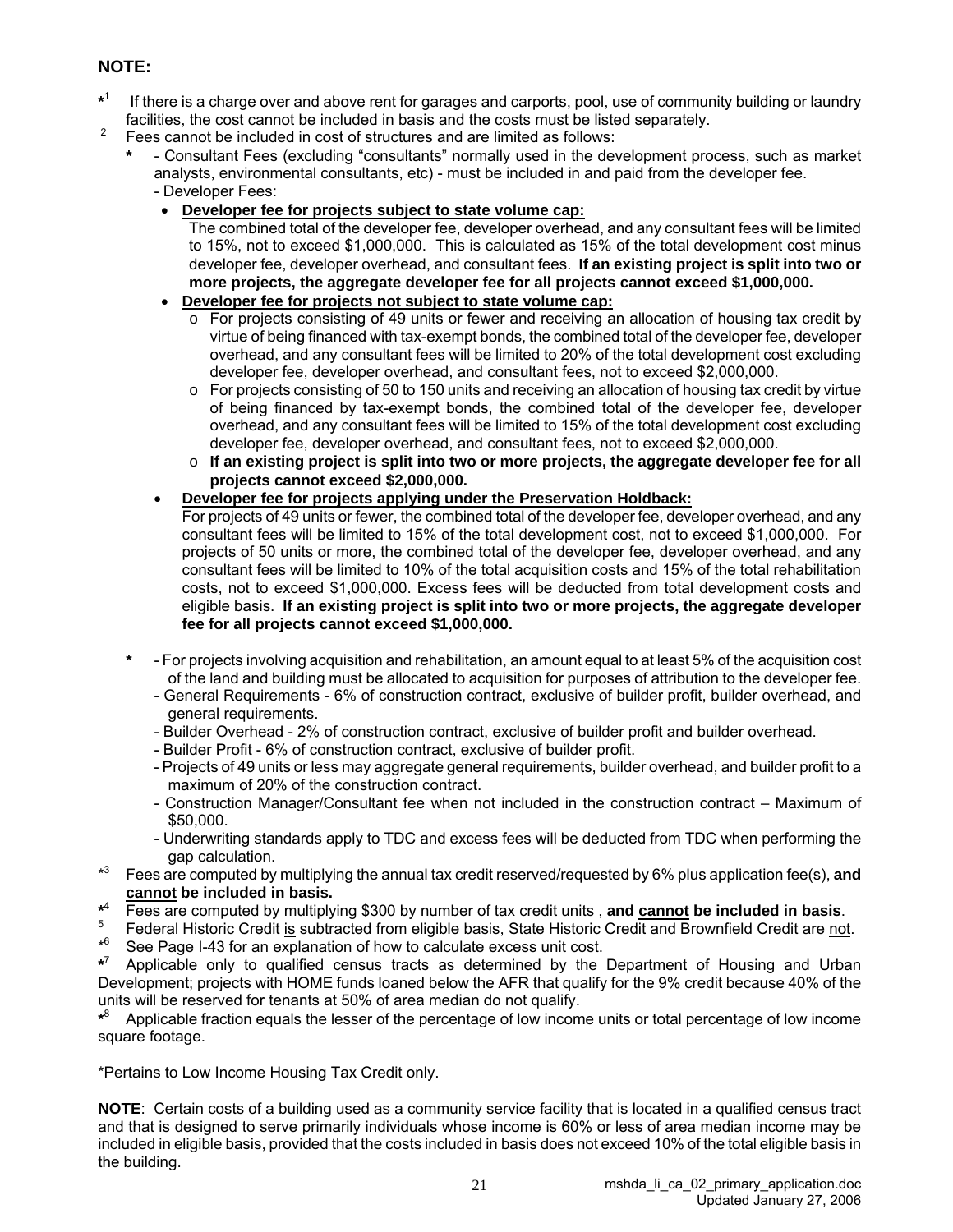## **SECTION VIII - ANNUAL PROJECT EXPENSE INFORMATION**

| <b>PART A. ADMINISTRATION</b>       | <b>Unit Costs</b> | <b>Project Costs</b> |
|-------------------------------------|-------------------|----------------------|
| Accounting                          |                   |                      |
| Advertising                         |                   |                      |
| Legal                               |                   |                      |
| <b>Leased Equipment</b>             |                   |                      |
| Management                          |                   |                      |
| Management Salaries & Payroll Taxes |                   |                      |
| <b>Model Apartment Rent</b>         |                   |                      |
| Office Supplies/Postage             |                   |                      |
| Telephone                           |                   |                      |
| <b>Annual Compliance Fees</b>       |                   |                      |
| Other: (Describe)                   |                   |                      |
| <b>Total Administrative Costs</b>   |                   |                      |

#### **PART B. OPERATING**

| Fuel (Heat/Water)               |  |
|---------------------------------|--|
| Electricity                     |  |
| Water/Sewer                     |  |
| Gas                             |  |
| <b>Trash Removal</b>            |  |
| Security                        |  |
| Cable TV                        |  |
| Other: (Describe)               |  |
| <b>Total Operating Expenses</b> |  |

#### **PART C. MAINTENANCE**

| Elevator                           |  |
|------------------------------------|--|
| Extermination                      |  |
| Grounds                            |  |
| Repairs                            |  |
| Maintenance Salaries/Payroll Taxes |  |
| <b>Maintenance Supplies</b>        |  |
| Pool                               |  |
| Snow Removal                       |  |
| <b>Cleaning &amp; Decorating</b>   |  |
| Other: (Describe)                  |  |
| <b>Total Maintenance Expenses</b>  |  |

#### **PART D. FIXED**

| Real Estate Taxes           |  |
|-----------------------------|--|
| Payment in Lieu of Taxes    |  |
| Other Tax Assessment        |  |
| Insurance                   |  |
| Other: (Describe)           |  |
| <b>Total Fixed Expenses</b> |  |

#### **TOTAL PROJECT EXPENSES:**

#### **PART E. ANNUAL REPLACEMENT RESERVES**

#### **PART F. ANNUAL DEBT SERVICE**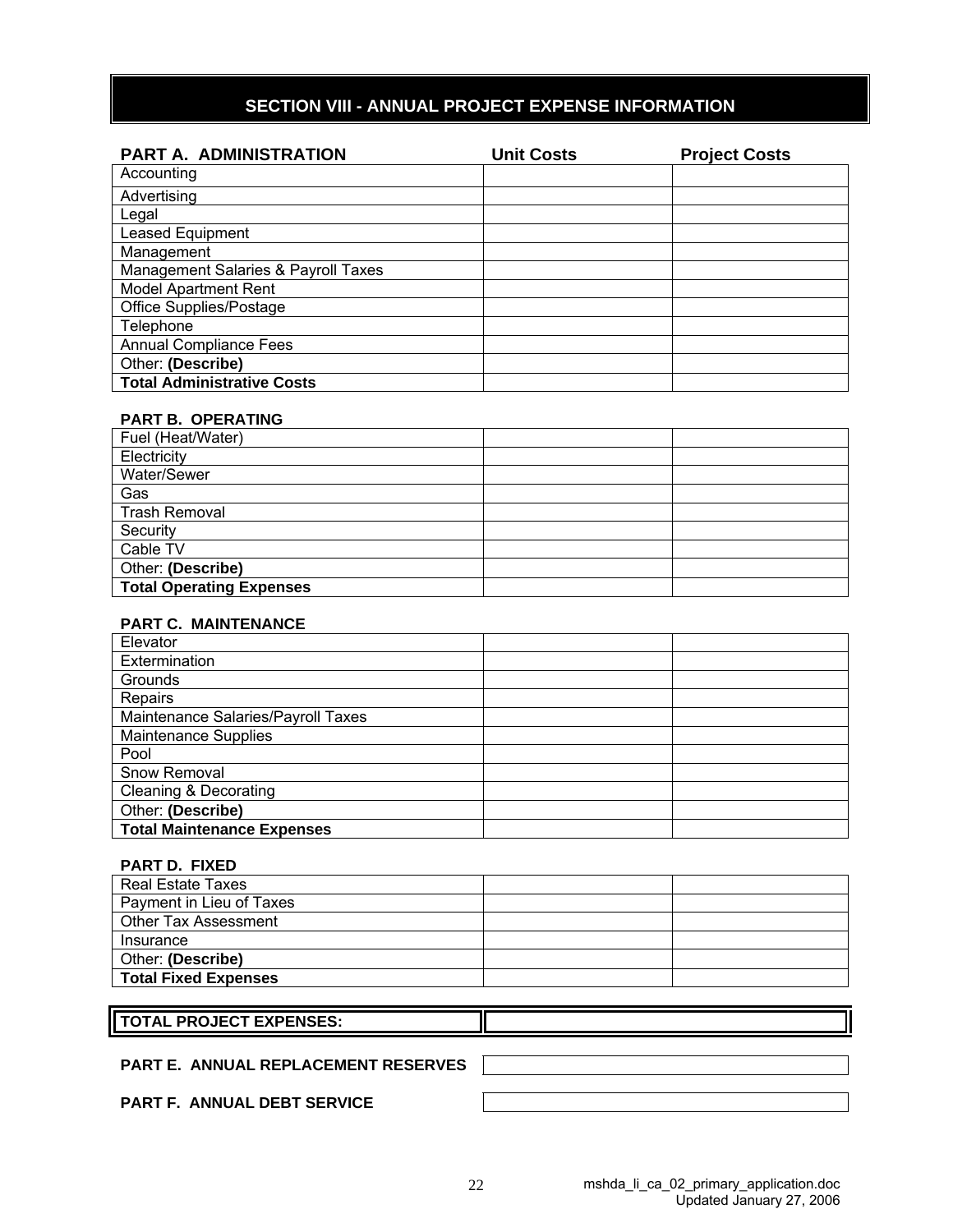## **SECTION IX - SOURCES AND USES STATEMENT**

Complete the following: (Name all sources and amounts here. Make sure they match permanent financing amounts on Page 16.)

| <b>NAME ALL SOURCES</b>                     | Amount |
|---------------------------------------------|--------|
| First Mortgage, Name:                       | \$     |
| Second Mortgage, Name:                      | \$     |
| Limited Partner Capital Contribution, Name: | \$     |
| General Partner Capital Contribution, Name: | \$     |
| Grant, Describe:                            | \$     |
| Grant, Describe:                            | \$     |
| Other, Describe:                            | \$     |
| Other, Describe:                            | \$     |
| Other, Describe:                            | \$     |
| Other, Describe:                            | S      |
| Other, Describe:                            | \$     |
| <b>*TOTAL</b>                               | S      |

| <b>NAME ALL USES</b>      | <b>Amount</b> |
|---------------------------|---------------|
| Acquisition               | \$            |
| New Construction/Rehab    | \$            |
| Soft Costs                | \$            |
| <b>Financing Costs</b>    | \$            |
| Reserves                  | \$            |
| <b>Developer Proceeds</b> | \$            |
| Other, Describe:          | \$            |
| Other, Describe:          | \$            |
| Other, Describe:          | \$            |
| Other, Describe:          | \$            |
| Other, Describe:          | \$            |
| *TOTAL                    | S             |

**\*TOTALS should equal one another and also match the total development cost shown on Page 20.**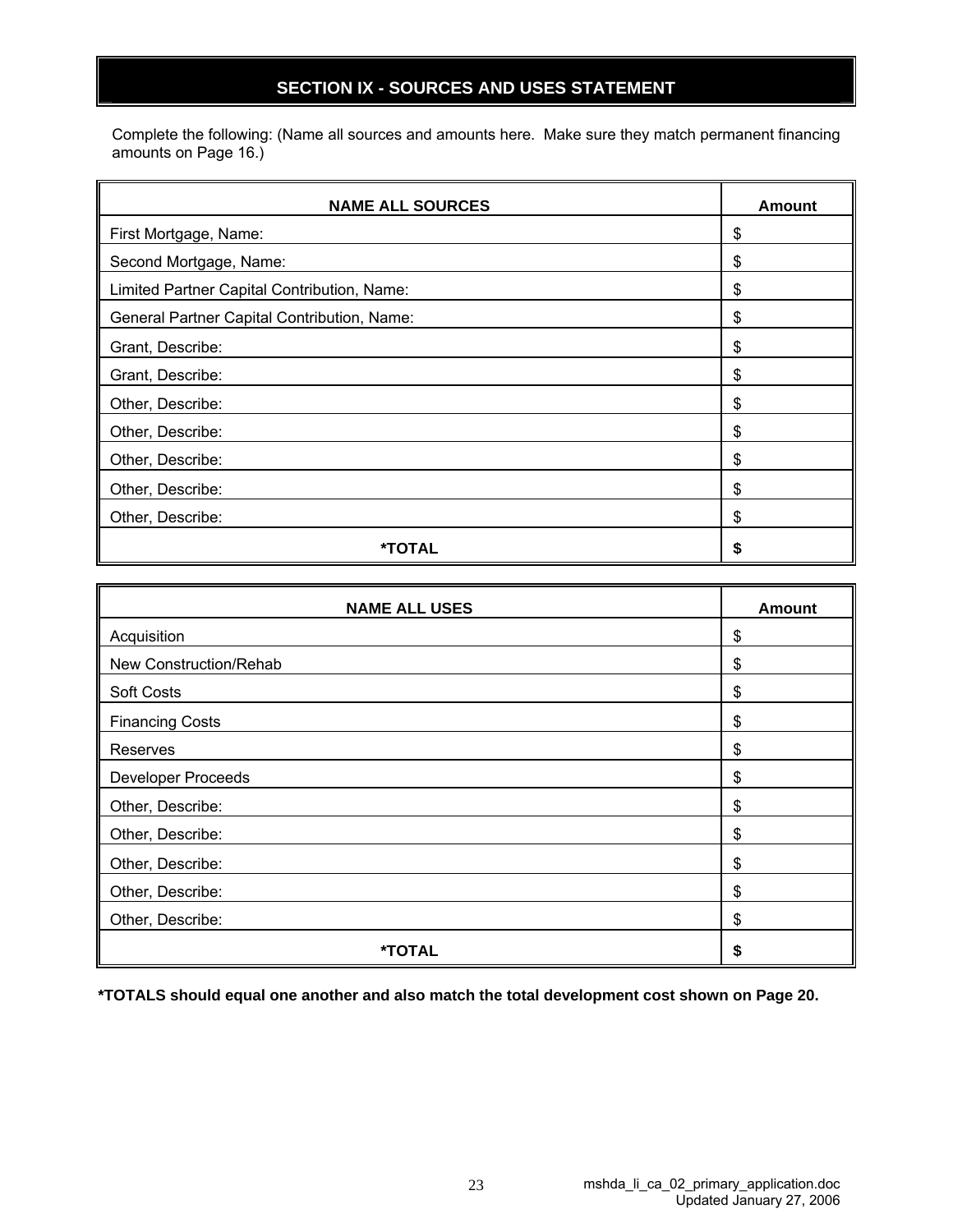## **SUBSTITUTIONS FOR THIS PAGE WILL NOT BE ACCEPTED**

#### **SECTION X - PROJECT PRO-FORMA**

| MUST BE CARRIED OUT TO MINIMUM AFFORDABILITY PERIOD OR FIFTEEN YEARS.                                      |                   |                   |                           |                                |         |
|------------------------------------------------------------------------------------------------------------|-------------------|-------------------|---------------------------|--------------------------------|---------|
| Projected Annual Percentage Increase in Income:                                                            |                   |                   | %*                        |                                |         |
| Projected Annual Percentage Increase in Expenses                                                           |                   |                   | $\frac{0}{6}$ *<br>$\%$ * | *See tab O for MSHDA standards |         |
| Projected Annual Vacancy Rate Percentage:<br>Projected Annual Percentage Increase in Replacement Reserves: |                   |                   | $\%*$                     |                                |         |
|                                                                                                            | Year 1            | Year <sub>2</sub> | Year 3                    | Year 4                         | Year 5  |
| Rental Income                                                                                              |                   |                   |                           |                                |         |
| Non-rental Income                                                                                          |                   |                   |                           |                                |         |
| Total Income**                                                                                             |                   |                   |                           |                                |         |
| Less Vacancy Amount                                                                                        |                   |                   |                           |                                |         |
| <b>Effective Gross Income</b>                                                                              |                   |                   |                           |                                |         |
| Less Operating Expenses***                                                                                 |                   |                   |                           |                                |         |
| Net Income                                                                                                 |                   |                   |                           |                                |         |
| Less Debt Service                                                                                          |                   |                   |                           |                                |         |
| Less Replacement Reserve                                                                                   |                   |                   |                           |                                |         |
| Cash Flow                                                                                                  |                   |                   |                           |                                |         |
| Debt Coverage Ratio                                                                                        |                   |                   |                           |                                |         |
|                                                                                                            |                   |                   |                           |                                |         |
|                                                                                                            | Year <sub>6</sub> | Year <sub>7</sub> | Year 8                    | Year 9                         | Year 10 |
| Rental Income                                                                                              |                   |                   |                           |                                |         |
| Non-rental Income                                                                                          |                   |                   |                           |                                |         |
| Total Income**                                                                                             |                   |                   |                           |                                |         |
| Less Vacancy Amount                                                                                        |                   |                   |                           |                                |         |
| <b>Effective Gross Income</b>                                                                              |                   |                   |                           |                                |         |
| Less Operating Expenses***                                                                                 |                   |                   |                           |                                |         |
| Net Income                                                                                                 |                   |                   |                           |                                |         |
| Less Debt Service                                                                                          |                   |                   |                           |                                |         |
| Less Replacement Reserve                                                                                   |                   |                   |                           |                                |         |
| Cash Flow                                                                                                  |                   |                   |                           |                                |         |
| Debt Coverage Ratio                                                                                        |                   |                   |                           |                                |         |
|                                                                                                            | Year 11           | Year 12           | Year 13                   | Year 14                        | Year 15 |
| Rental Income                                                                                              |                   |                   |                           |                                |         |
| Non-rental Income                                                                                          |                   |                   |                           |                                |         |
| Total Income**                                                                                             |                   |                   |                           |                                |         |
| Less Vacancy Amount                                                                                        |                   |                   |                           |                                |         |
| <b>Effective Gross Income</b>                                                                              |                   |                   |                           |                                |         |
| Less Operating Expenses***                                                                                 |                   |                   |                           |                                |         |
| Net Income                                                                                                 |                   |                   |                           |                                |         |
| Less Debt Service                                                                                          |                   |                   |                           |                                |         |
| Less Replacement Reserve                                                                                   |                   |                   |                           |                                |         |
| Cash Flow                                                                                                  |                   |                   |                           |                                |         |
| Debt Coverage Ratio                                                                                        |                   |                   |                           |                                |         |
|                                                                                                            |                   |                   |                           |                                |         |

\*\* Should match the total annual gross potential income on Page 11.

\*\*\* Should match the total project expenses on Page 22.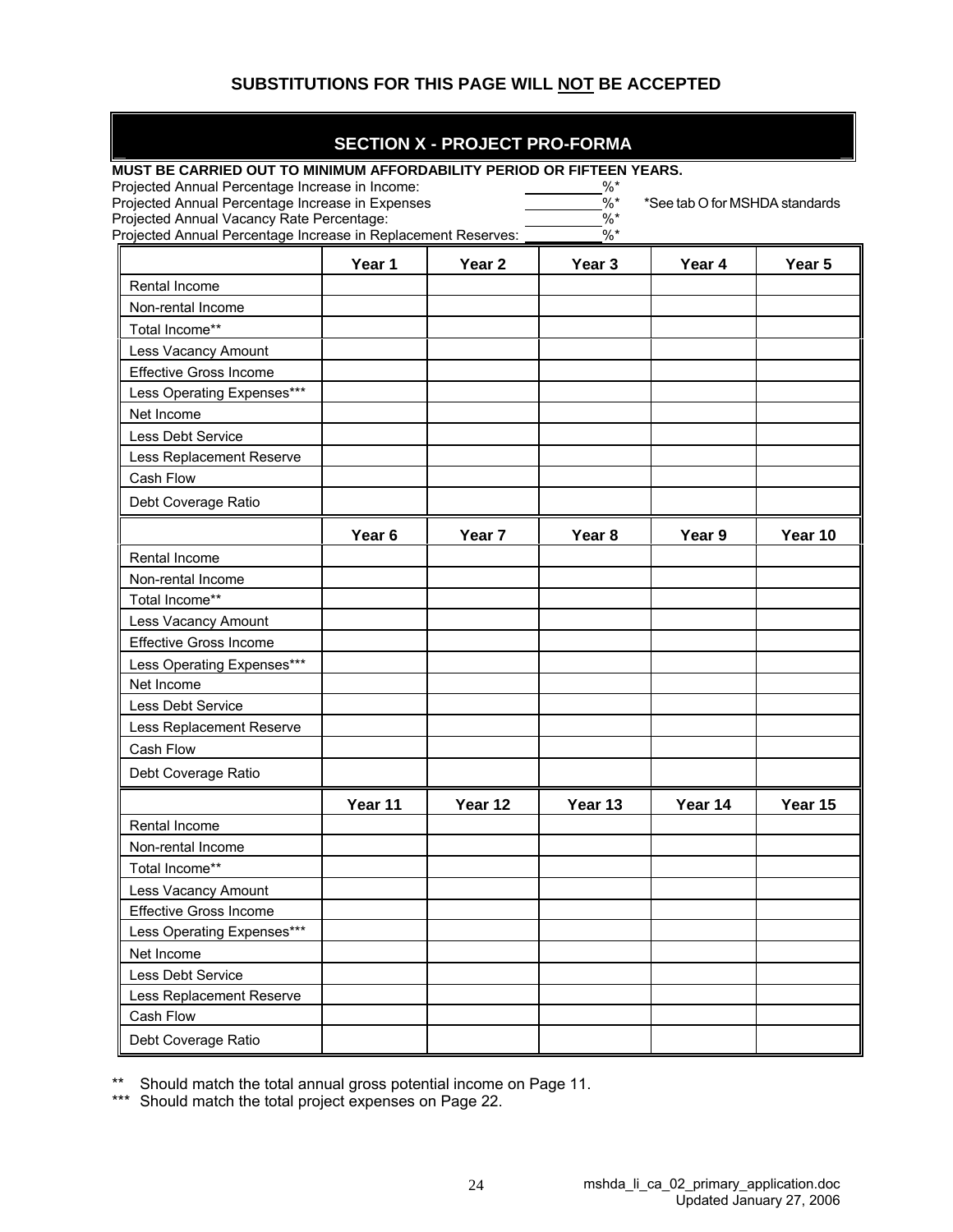## **OWNER/GENERAL PARTNER EXPERIENCE**

**This page must be included as Exhibit 11a**

| 1.        | <b>Owner/General Partner Name:</b> |                                                                                                            |                                  |              |                                 |                                                                                                                                                     |                          |
|-----------|------------------------------------|------------------------------------------------------------------------------------------------------------|----------------------------------|--------------|---------------------------------|-----------------------------------------------------------------------------------------------------------------------------------------------------|--------------------------|
| 2.        |                                    | Is the owner/general partner shown in #1 above listed In Item #4 on Page 5 of this application? $\Box$ Yes |                                  |              |                                 | $\Box$ No<br>If you answered "No", explain the relationship between the owner shown on this exhibit to the owner on Page 5 of the application:      |                          |
| 3.        |                                    | shown above to the information presented on Page 5 of this application will result in loss of points.      |                                  |              |                                 | Complete the chart below. If applying for Tax Credits, failure to fully complete this chart or clearly define the relationship between the owner(s) |                          |
|           |                                    |                                                                                                            |                                  |              | Date of Ownership<br>(mm/dd/yy) |                                                                                                                                                     |                          |
|           | Name of<br><b>Project Owned</b>    | <b>City and State</b>                                                                                      | <b>Number of</b><br><b>Units</b> | <b>Begin</b> | End                             | Date Last Placed in<br>Service (mm/dd/yy)                                                                                                           | <b>Type of Financing</b> |
| ABC Apts. | <b>EXAMPLE:</b>                    | Lansing, MI                                                                                                | $12 \overline{ }$                | 03/01/91     | 10/14/98                        | 05/01/93                                                                                                                                            | <b>MSHDA</b>             |
|           |                                    |                                                                                                            |                                  |              |                                 |                                                                                                                                                     |                          |
|           |                                    |                                                                                                            |                                  |              |                                 |                                                                                                                                                     |                          |
|           |                                    |                                                                                                            |                                  |              |                                 |                                                                                                                                                     |                          |
|           |                                    |                                                                                                            |                                  |              |                                 |                                                                                                                                                     |                          |
|           |                                    |                                                                                                            |                                  |              |                                 |                                                                                                                                                     |                          |
|           |                                    |                                                                                                            |                                  |              |                                 |                                                                                                                                                     |                          |
|           |                                    |                                                                                                            |                                  |              |                                 |                                                                                                                                                     |                          |
|           |                                    |                                                                                                            |                                  |              |                                 |                                                                                                                                                     |                          |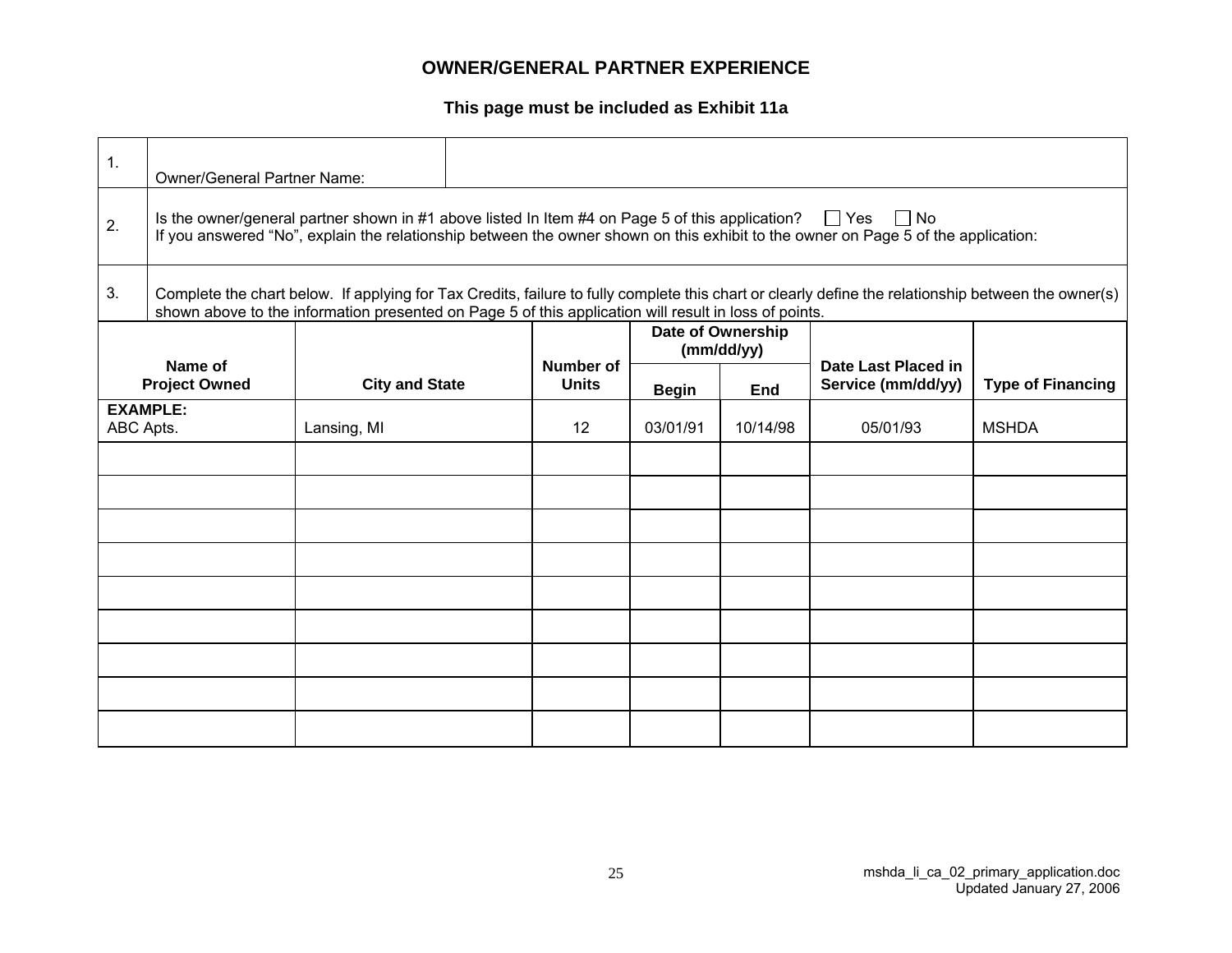## **MANAGEMENT EXPERIENCE**

**This page must be included as Exhibit 11b**

| 1. | <b>Management Entity:</b>             |                                                                                                       |  |                           |                                             |          |                                                                                                                                                              |                              |
|----|---------------------------------------|-------------------------------------------------------------------------------------------------------|--|---------------------------|---------------------------------------------|----------|--------------------------------------------------------------------------------------------------------------------------------------------------------------|------------------------------|
| 2. |                                       | Is the management entity identified above the same as shown on Page 7 of this application? $\Box$ Yes |  |                           |                                             |          | $\Box$ No<br>If you answered "No", explain the relationship between the management entity shown on this exhibit to the management entity in the application: |                              |
| 3. |                                       | management entity identified here and on Page 7 of this application will result in loss of points.    |  |                           |                                             |          | Complete the chart below. If applying for Tax Credits, failure to fully complete this chart or clearly define the relationship between the                   |                              |
|    |                                       |                                                                                                       |  |                           | Date* of<br><b>Management</b><br>(mm/dd/yy) |          | Type of                                                                                                                                                      | <b>Identify the</b>          |
|    | Name of<br><b>Project Managed</b>     | <b>City and State</b>                                                                                 |  | Number of<br><b>Units</b> | <b>Begin</b>                                | End      | <b>Financing</b>                                                                                                                                             | Projects that are<br>LIHTC** |
|    | <b>EXAMPLE:</b><br><b>XYZ Project</b> | Ann Arbor, MI                                                                                         |  | 33                        | 04/05/92                                    | 05/03/99 | Conventional with<br>tax credit                                                                                                                              | <b>LIHTC</b>                 |
|    |                                       |                                                                                                       |  |                           |                                             |          |                                                                                                                                                              |                              |
|    |                                       |                                                                                                       |  |                           |                                             |          |                                                                                                                                                              |                              |
|    |                                       |                                                                                                       |  |                           |                                             |          |                                                                                                                                                              |                              |
|    |                                       |                                                                                                       |  |                           |                                             |          |                                                                                                                                                              |                              |
|    |                                       |                                                                                                       |  |                           |                                             |          |                                                                                                                                                              |                              |
|    |                                       |                                                                                                       |  |                           |                                             |          |                                                                                                                                                              |                              |
|    |                                       |                                                                                                       |  |                           |                                             |          |                                                                                                                                                              |                              |
|    |                                       |                                                                                                       |  |                           |                                             |          |                                                                                                                                                              |                              |
|    |                                       |                                                                                                       |  |                           |                                             |          |                                                                                                                                                              |                              |

\* Must be the date rent-up began, not date of the start of construction.

\*\* Tax Credit points will only be given to management of LIHTC projects.